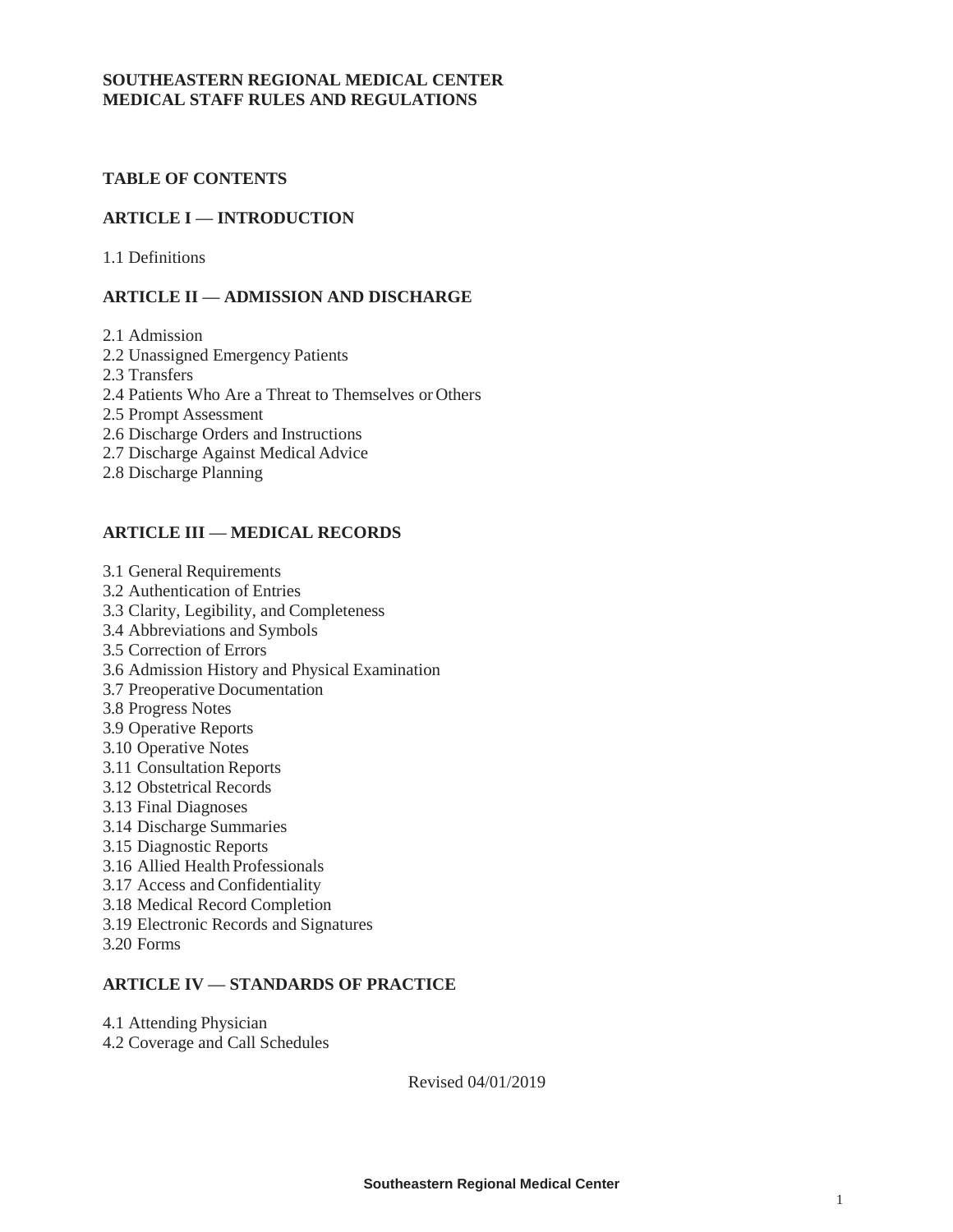4.3 Responding to Calls and Pages 4.4 Orders 4.5 Consultation 4.6 Critical Care Units 4.7 Death 4.8 Autopsy 4.9 Supervision of Dependent Practitioners 4.10 Infection Control 4.11 Clinical Practice Guidelines

# **ARTICLE V — PATIENT RIGHTS**

5.1 Patient Rights 5.2 Informed Consent 5.3 Withholding or Withdrawing Life-SustainingTreatment 5.4 Do-Not-Resuscitate Orders 5.5 Disclosure of Unanticipated Outcomes 5.6 Restraints and Seclusion 5.7 Advance Directives 5.8 Investigational Studies

# **ARTICLE VI — SURGICAL CARE**

6.1 Surgical Privileges

6.2 Surgical Policy and Procedure Manual

6.3 Anesthesia

6.4 Tissue Specimens

6.5 Verification of Correct Patient, Site, and Procedure

## **ARTICLE VII — RULES OF CONDUCT**

7.1 Disruptive Behavior

7.2 Reporting Impaired Practitioners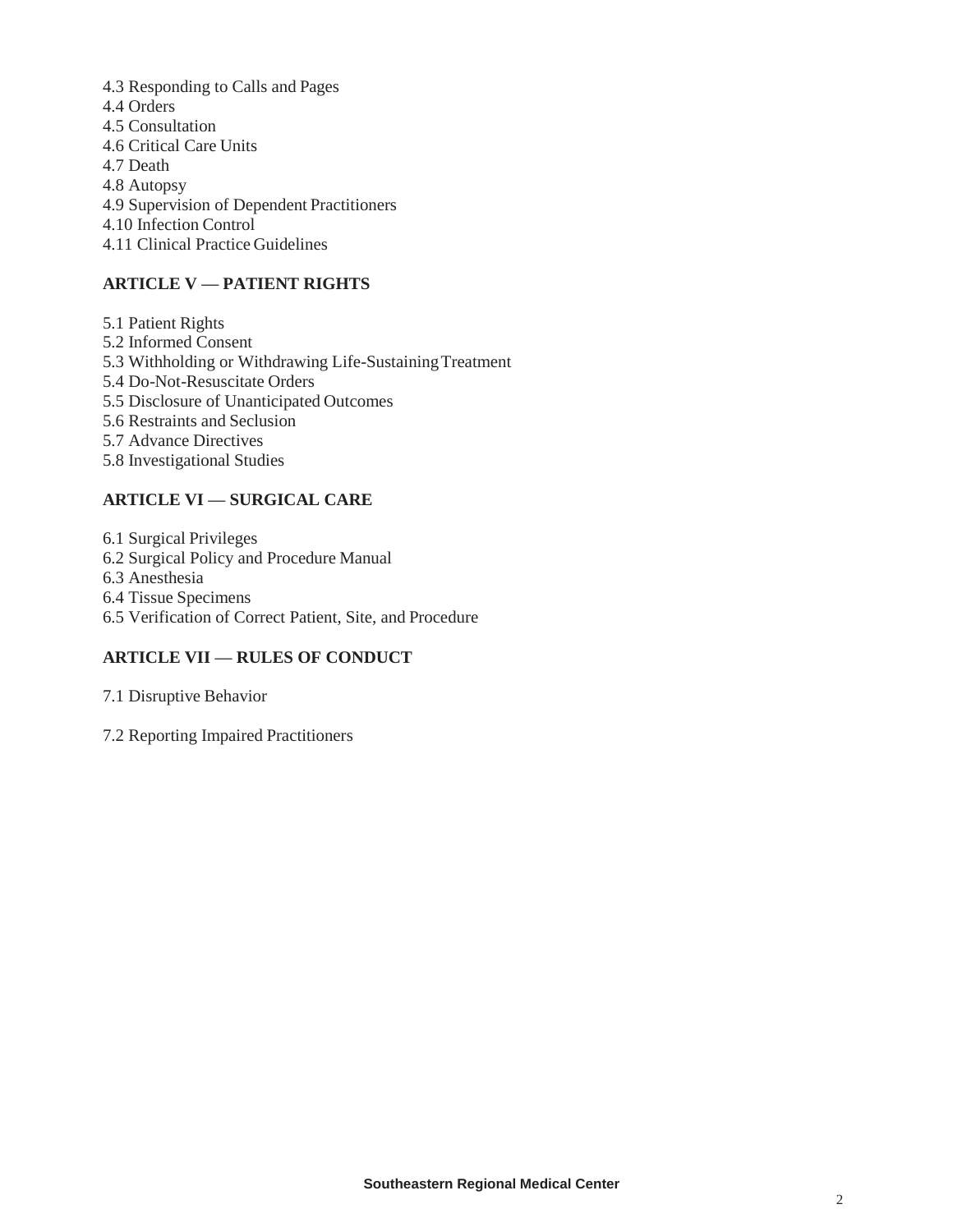# **MEDICAL STAFF RULES AND REGULATION**

### **ARTICLE I**

### **INTRODUCTION**

These Rules and Regulations are adopted by the Medical Executive Committee (MEC) with the agreement of the medical staff, and approved by the Board of Directors, to further define the general policies contained in the Medical Staff Bylaws, and to govern the discharge of professional services within the Hospital. In case of conflict between these Rules and Regulations and the Medical Staff Bylaws, the Bylaws shall prevail. These Rules and Regulations are binding on all Medical Staff appointees and other individuals exercising clinical privileges. Hospital policies concerning the delivery of health care may not conflict with these Rules and Regulations, and these Rules and Regulations shall prevail in any area of conflict. These Rules and Regulations of the Medical Staff may be adopted, amended, or repealed only by the mechanism provided in the Medical Staff Bylaws. This article supersedes and replaces any and all other Medical Staff rules and regulations pertaining to the subject matter thereof.

## **1.1 DEFINITIONS**

"**ADVANCE DIRECTIVE**" means a document or documentation allowing a person to give directions about future medical care, or to designate another person(s) to make medical decisions if the individual loses decision-making capacity. Advance directives include a "Declaration of a Desire for a Natural Death," Do-Not-Resuscitate Orders and similar documents expressing the individual's preferences as specified in the Patient Self-determination Act.

"**APPOINTEE**" means any medical physician, osteopathic physician, dentist, oral/maxillofacial surgeon, podiatrist, psychologist, physician's assistant, certified registered nurse anesthetist, certified nurse midwife or nurse practitioner holding a current license to practice within the scope of his or her license who is a member of the Medical Staff.

"**CLINICAL PRIVILEGES**" means the authorization granted to a practitioner to render patient care and includes unrestricted access to those hospital resources (including equipment, facilities, and hospital personnel) that are necessary to effectively exercise those privileges.

**"EMANCIPATED MINOR"** means a person who has not yet reached the age of 18 but who has been emancipated by judicial decree by NC Court or marriage

"**EMERGENCY**" means a medical condition manifesting itself by acute symptoms of sufficient severity (including severe pain) such that the absence of immediate medical attention could reasonably be expected to result in (a) placing the health of the individual (or, with respect to a pregnant woman, the health of the woman or her unborn child) in serious jeopardy, (b) serious impairment to bodily functions, or (c) serious dysfunction of any bodily organ or part.

"**FAMILY**" means those persons who play a significant role in the individual's life. This may include persons who are not legally related to the individual.

"**HEALTH CARE AGENT**" means an individual designated in a health care power of attorney, advanced directive or judicial appointment to make health care decisions on behalf of a person who is incapacitated.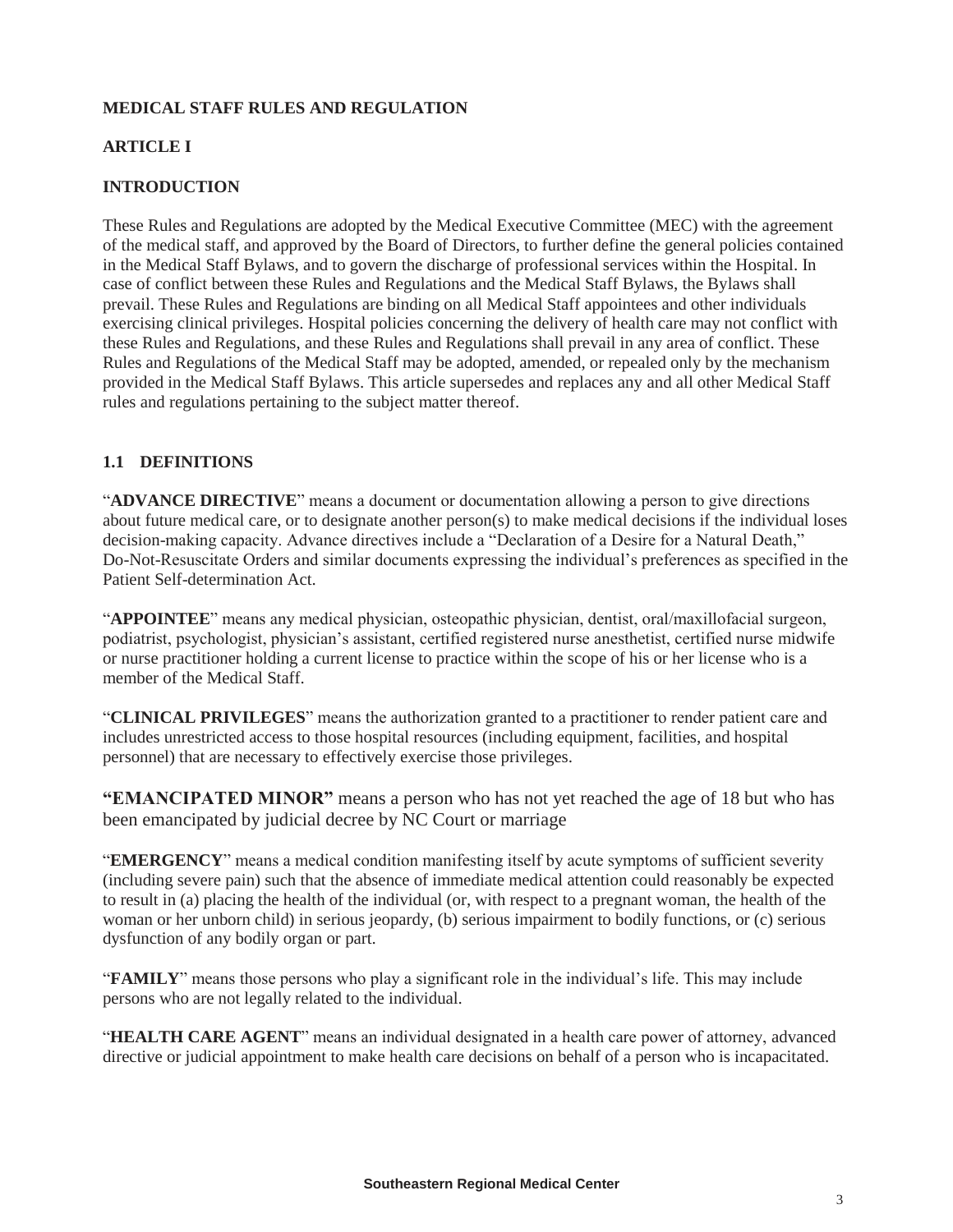**"INFORMED CONSENT"** means consent obtained after being informed of the nature and risks of the proposed treatment and of the possible alternatives.

"**INVASIVE PROCEDURE**" means a procedure involving puncture or incision of the skin, or insertion of an instrument or foreign material into the body, including, but not limited to, percutaneous aspirations, biopsies, cardiac and vascular catheterizations, endoscopies, angioplasties, and implantations, and excluding venipuncture and intravenous therapy.

"**LIFE-SUSTAINING PROCEDURE**" means a medical procedure or intervention which serves only to prolong the dying process. Life-sustaining procedures do not include the administration of medication or other treatment for comfort care or alleviation of pain.

"**PATIENT**" means any person who has presented for diagnostic evaluation or medical treatment under the auspices of the Hospital.

"**PHYSICIAN**" means an individual with a Doctor of Medicine or Doctor of Osteopathy degree as recognized by the North Carolina Medical Board and who has a current valid license to practice medicine and surgery in North Carolina.

**"STABILIZED"** means, with respect to an emergency medical condition, that no material deterioration of the condition is likely, within reasonable medical probability, to result from or occur during the transfer of the individual from a facility. In the case of a pregnant woman who is having contractions, "stabilized" means that the woman has delivered the fetus, (including the placenta).

"**PRACTITIONER**" means an appropriately licensed medical physician, osteopathic physician, dentist, podiatrist, or others who have been granted clinical privileges.

"**SURGEON**" refers to any practitioner performing an operation or invasive procedure on a patient, and is not limited to members of the Department of Surgery.

"**UNABLE TO CONSENT**" or "**INCOMPETENT**" mean unable to appreciate the nature and implications of the patient's condition and proposed health care, to make a reasoned decision concerning the proposed health care, or to communicate that decision in an unambiguous manner. This definition includes minors unless they are married or have been determined judicially to be emancipated or meet other statutory criteria.

Any definitions set forth in the Medical Staff Bylaws shall also apply to terms used in these Rules and Regulations. In case of a conflict between definitions in this document and the Bylaws, the Bylaws definition shall prevail.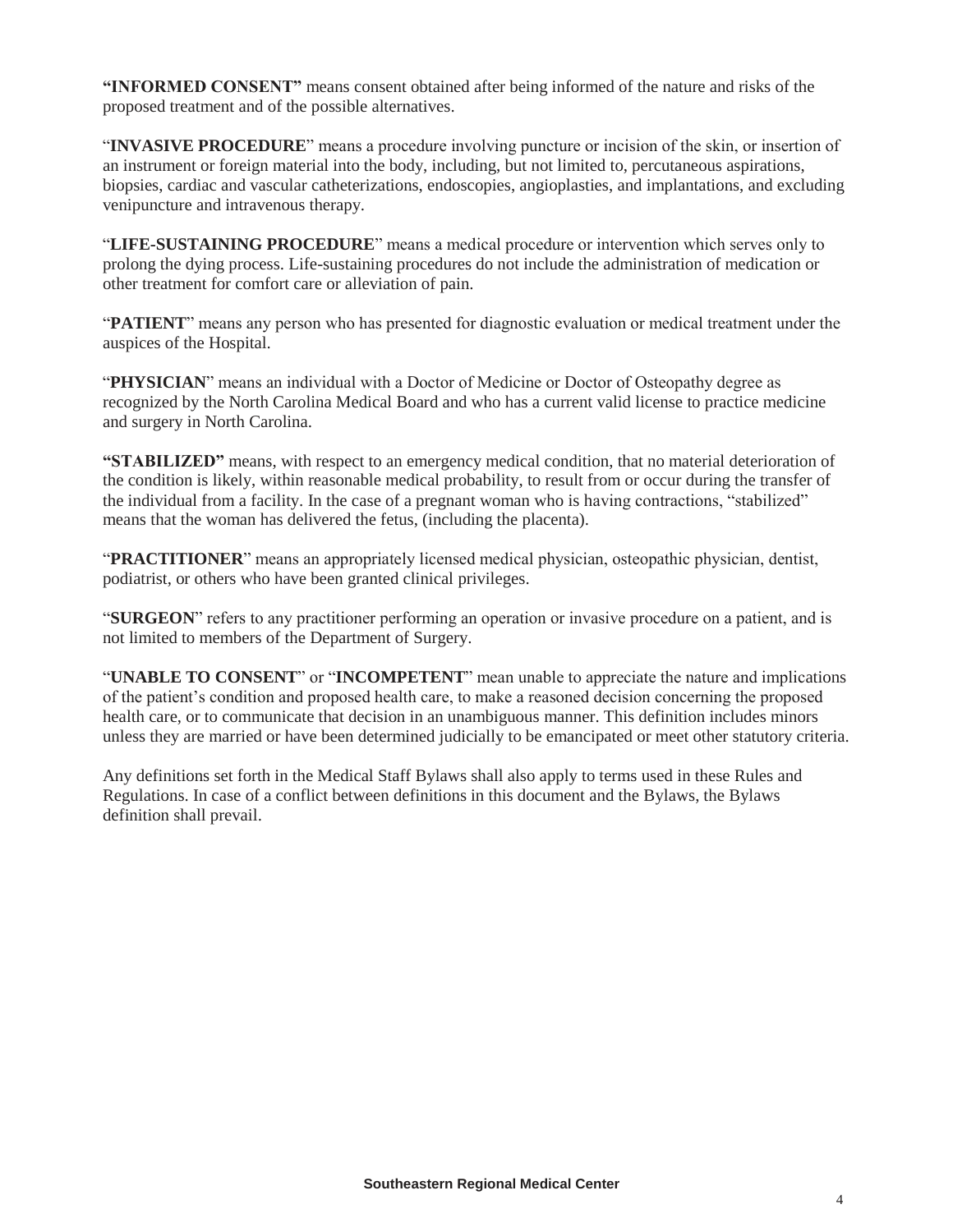### **ARTICLE II**

### **ADMISSION AND DISCHARGE**

### **2.1 ADMISSIONS**

### **2.1.1 General**

The hospital accepts short term patients for care and treatment provided suitable facilities are available.

- a. **Admitting Privileges**: A patient may be admitted to the hospital only by an appointee tothe Medical Staff with admitting privileges.
- b. **Admitting Diagnosis**: Except in an emergency, no patient will be admitted to the hospital until a provisional diagnosis or valid reason for admission has been written in the medical record. In the case of emergency, such statement will be recorded as soon as possible.
- c. **Admission Procedure**: Admissions must be scheduled with Patient Registration. Except in an emergency, the admitting practitioner or his designee shall contact Patient Placement to ascertain whether there is an available bed. An order for an elective or routine admission must be made by the attending practitioner and presented to Patient Placement before the time the patient presents himself for admission. A bed will be assigned based upon the medical condition of the patient and the availability of hospital staff and services. When a surgical procedure is scheduled the need for and availability of a bed for admission will be determined by Patient Placement on the day ofsurgery.

### **2.1.2 Admission Priority**

Patient Placement will admit patients on the basis of the following order of priorities:

- a. **Emergency Admission**: Emergency admissions are the most seriously ill patients. The condition of this patient is one of immediate and extreme risk. This patient requires immediate attention and is likely to expire without stabilization and treatment. The emergency admission patient will be admitted immediately to the first appropriate bed available. Evidence of willful or continued misutilization of this category of admission will be brought to the attention of the MEC for appropriate action.
- b. **Urgent Admissions**: Urgent admission patients meet the criteria for inpatient admission; however their condition is not life-threatening. Urgent admission patients will be admitted as soon as an appropriate bed is available. Urgent admissions include admissions for observation as determined by Center for Medicare/Medicaid Services (CMS) criteria.
- c. **Elective Admissions**: Elective admission patients meet the medical necessity criteria for hospitalization but there is no element of urgency for his/her health's sake. These patients may be admitted on a first-come, first-serve basis. A waiting list will be kept and each patient will be admitted as soon as a bed becomes available. This category includes patients scheduled for elective surgery. If it is not possible to handle surgical admissions, the Chairman of the Department of Surgery may decide the urgency of any specific admission.

### **2.1.3 Assignment to Appropriate Service Areas**

Every effort will be made to assign patients to areas appropriate to their needs. Patients requiring emergency or critical care will be routed to the Emergency Department (ED) for stabilization and transfer to the appropriate treatment area unless an appropriately privileged physician is awaiting the patient's arrival in an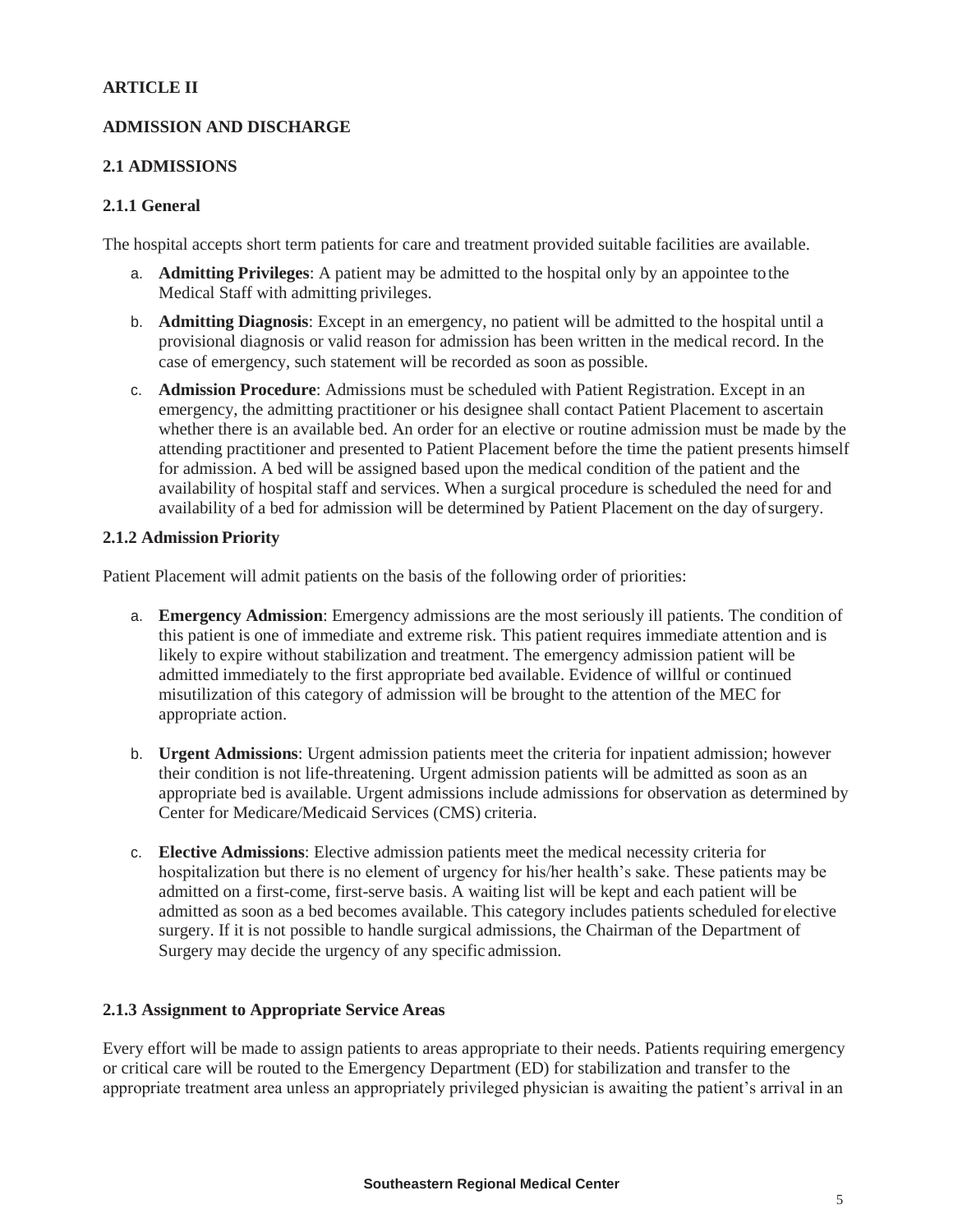appropriate treatment area. A practitioner shall have the authority to admit a patient to the service of another practitioner only with the consent of the other practitioner. Patients in active labor shall be admitted directly to Labor and Delivery. No patient shall be admitted to any service, except obstetrics, without approval of a medical staff appointee.

After acceptance of a patient from the Emergency Department by a medical staff appointee, the ED physician may write an order on the ED record to admit the patient to that medical staff member's service.

## **2.2 UNASSIGNED EMERGENCY PATIENTS**

The Emergency Medical Treatment and Active Labor Act (EMTALA) requires that for all patients who present to the ED, the Hospital must provide for an appropriate medical screening examination with the capability of the hospital's ED, including ancillary services routinely available to the ED, to determine whether or not an emergency medical condition exists.

### **2.2.1 Definition of Unassigned Patient**

Patients who present to the ED and require admission and/or treatment beyond the ability of the ED physician shall have a practitioner assigned by the ED physician based on the unassigned patient call schedule if one or more of the following criteria are met:

- a. the patient does not have a primary care practitioner or the primary care practitioner does not indicate a preference for a referral; or
- b. the patient's primary care practitioner does not have admitting privileges;or
- c. the patient's injuries or condition fall outside the scope of the patient's primary care practitionerand the primary care practitioner does not have a preference for a referral: or
- d. the patient is refused care by the physician of choice due to lack of current patient physician relationship (more than three years old) for the presenting condition.

### **2.2.2 Unassigned Call Service**

- a. **Unassigned Call Schedule**: The Hospital is required to maintain a list of physicians who are on call for duty after the initial examination to provide treatment necessary to stabilize an individual with an emergency medical condition. Each Medical Staff Department Chair, or his/her designee, shall provide the ED and the Medical Staff Office with a list of physicians who are scheduled to take emergency call on a rotating basis. Emergency call shall be from 0800 to 0800 the following day, unless otherwise determined by the department and approved by the MEC.
- b. **Response Time**: It is the responsibility of the on-call physician to respond in an appropriate time frame. The on-call physician shall respond to calls from the ED within thirty (30) minutes, andshall arrive at the Hospital to evaluate the patient within 60 minutes or in a time frame reasonably determined by the ED physician in consultation with the on-call physician. If the on-call physician does not respond to being called or paged, the physician's Department Chair, or designee, shall be contacted. Failure to respond in a timely manner may result in the initiation of disciplinaryaction.
- c. **Substitute Coverage**: It is the on-call physician's responsibility to arrange for coverage and notify the Medical Staff Office if he/she is unavailable to take call when assigned. During non-business hours the on-call physician should notify the organizational manager. Failure to notify the appropriate party of alternate call coverage may result in the initiation of disciplinaryaction.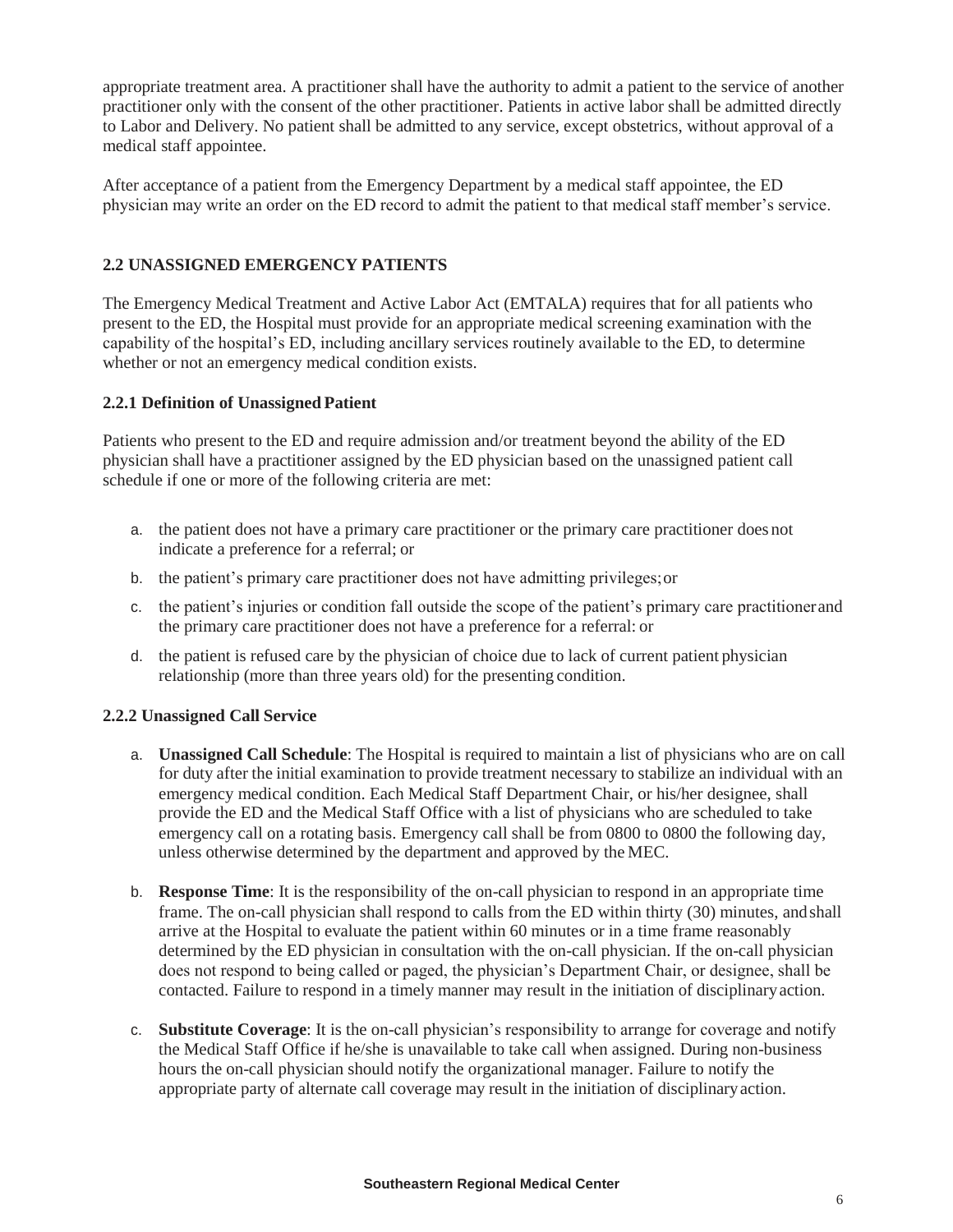- d. **Refusal to See a Patient:** If the medical staff physician on call refuses to see the patient, then the chairman of the appropriate Medical or Surgical Department should be called. If he or she is not available, the President or President-Elect of the Medical Staff should be called by the Emergency Services physician.
- e. **Relief from Call for Unassigned Patients**: Appointees to the Active Staff who have served 20 years on the Active Staff, shall, upon request, be relieved of all responsibilities for unassigned patients in the Emergency Division. Appointees to the Active Medical Staff whose combined age and years of service on the Active Staff equal 75 have the option to request relief from responsibilities for unassigned patients in the Emergency Division**.** Requests for relief from call responsibilities must be made 180 days in advance but not less than 90 days in advance.

### **2.2.3 Unassigned Patient Discharges**

In cases where the ED consults with the unassigned call physician and no admission is deemed necessary, the ED physician shall implement the appropriate care/treatment and discharge the patient with arrangements made for appropriate follow-up care. It is the unassigned call physician's responsibility to provide a timely and appropriate follow-up appointment for the patient following the ED visit.

### **2.2.4 Unassigned Patients Returning to the Hospital**

Unassigned patients who present to the ED within 30 days for the same illness will be referred to the assigned practitioner from the initial visit or his/her designee. If the return is for a different problem or more than 30 days after the initial visit the patient shall be assigned to the practitioner taking unassigned call that day, unless the patient expresses a preference for the initial practitioner.

### **2.2.5 Guidelines for Departmental Policies on Unassigned Call**

Pursuant to the Medical Staff Bylaws, clinical departments may adopt rules, regulations, and policies that are binding on the members of their department. The following rules should be used in developing departmental policies regarding unassigned emergency call obligations:

- a. Unassigned call duties should be based on the appointee's clinical privileges.
- b. When four or more physicians in a particular specialty are on the Active Staff and who are still responsible for unassigned call, it is the responsibility of the physicians in that specialty to provide the Emergency Services Department with continuous on-call coverage by responding as indicated in this document.
- c. If there are fewer than four physicians in a particular specialty each of these physicians shalltake call at least one-fourth (1/4) of the time, including weekends and holidays.
- d. A sub-specialist who sees and treats only patients in his or her subspecialty, and not general medical services in his or her office or at the hospital, will be required to take unassigned call only in their subspecialty. A sub-specialist will be responsible for subspecialty call in the same manner as the other specialties.
- e. Unassigned call duties may be divided by division, specialty, orsubspecialty.
- f. An impairment which is alleged to limit an appointee's ability to provide unassigned call services shall also be grounds for limiting the appointee's privileges for providing care to their assigned or private patients.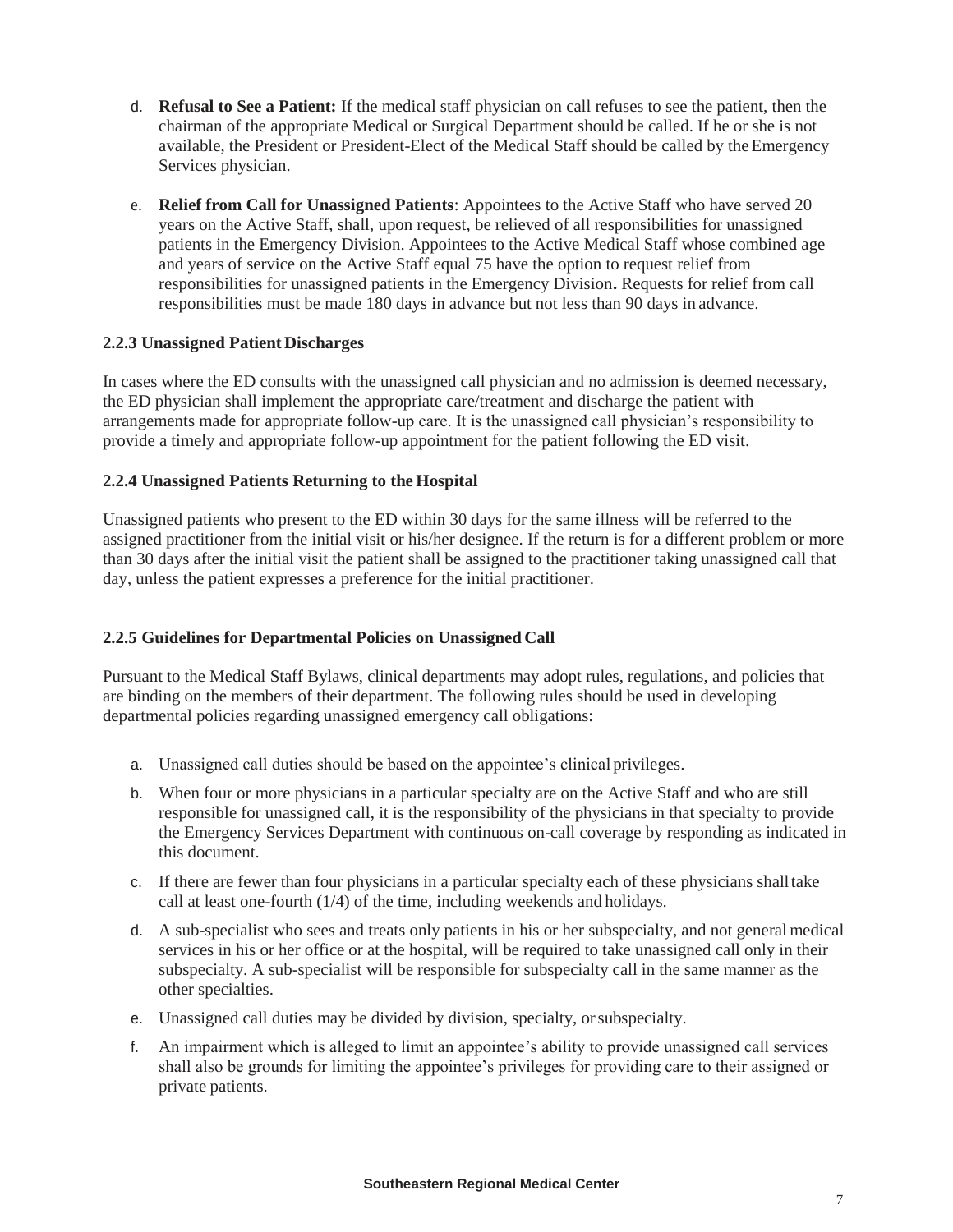g. Departmental rules and regulations concerning unassigned call must be approved by theMEC.

# **2.2.6** Definition of Qualified Medical Personnel for purposes of EMTALA

a. All individuals presenting to Southeastern Health's dedicated emergency department (as defined by law and in policy) for examination or treatment shall be given an appropriate medical screening examination (MSE) by qualified medical personnel (QMP) to determine if an emergency medical condition exists. QMP include physicians, physician assistants, nurse practitioners, midwives (for labor and delivery patients only), and registered nurses if the nurse is acting within the scope of their license.

## **2.3 TRANSFERS**

## **2.3.1 Transfers from Other Acute Care Facilities**

Transfers from other acute care facilities must comply with hospital transfer policies and must meet the following criteria:

- a. The patient must be medically stable for transfer or stabilized to the best ability of the transferring facility;
- b. The patient's condition must meet medical necessity criteria for inpatientadmission;
- c. The patient must require, and SRMC must be able to provide, a higher level of care or a specific inpatient service not available at the transferring facility; This condition may be waived if the patient requests transfer to this facility;
- d. Responsibility for the patient must be accepted by a physician with admitting privileges at SRMC;
- e. Availability of an appropriate bed must be verified;
- f. Patients may be temporarily sent to another facility for care not available at SRMC and then received back after that care is completed.

# **2.3.2 Transfers within the Hospital**

Patients may be transferred from one patient care unit to another in accordance with the priority established by the Hospital. The attending practitioner will be notified of all transfers.

## **2.3.3. Transfers to Another Hospital**

When the hospital does not provide the services required by a patient or by a person seeking necessary medical care, or if for any reason the patient cannot be admitted to the hospital, the hospital or attending physician, or both shall assist the patient in making arrangements for care in an alternate facility so as not to jeopardize the health and safety of the patient. Patients who are transferred to another hospital must follow the Hospital policy on transfers to ensure EMTALA compliance, as well as all medical staff policies, rules and regulations regarding transfers.

# **2.4 PATIENTS WHO ARE A DANGER TO THEMSELVES AND OTHERS**

The admitting practitioner is responsible for providing the Hospital with necessary information to assure the protection of the patient from self -harm and to assure the protection of others. Acute care admissions to a non-psychiatric unit of patients who are a danger to themselves or others due to behavioral health issues will not be accepted except for those patients requiring medical stabilization. Once the patient's medical condition is stabilized, the patient will be evaluated and transferred to an appropriate outpatient or inpatient psychiatric unit.

## **2.5 PROMPT ASSESSMENT**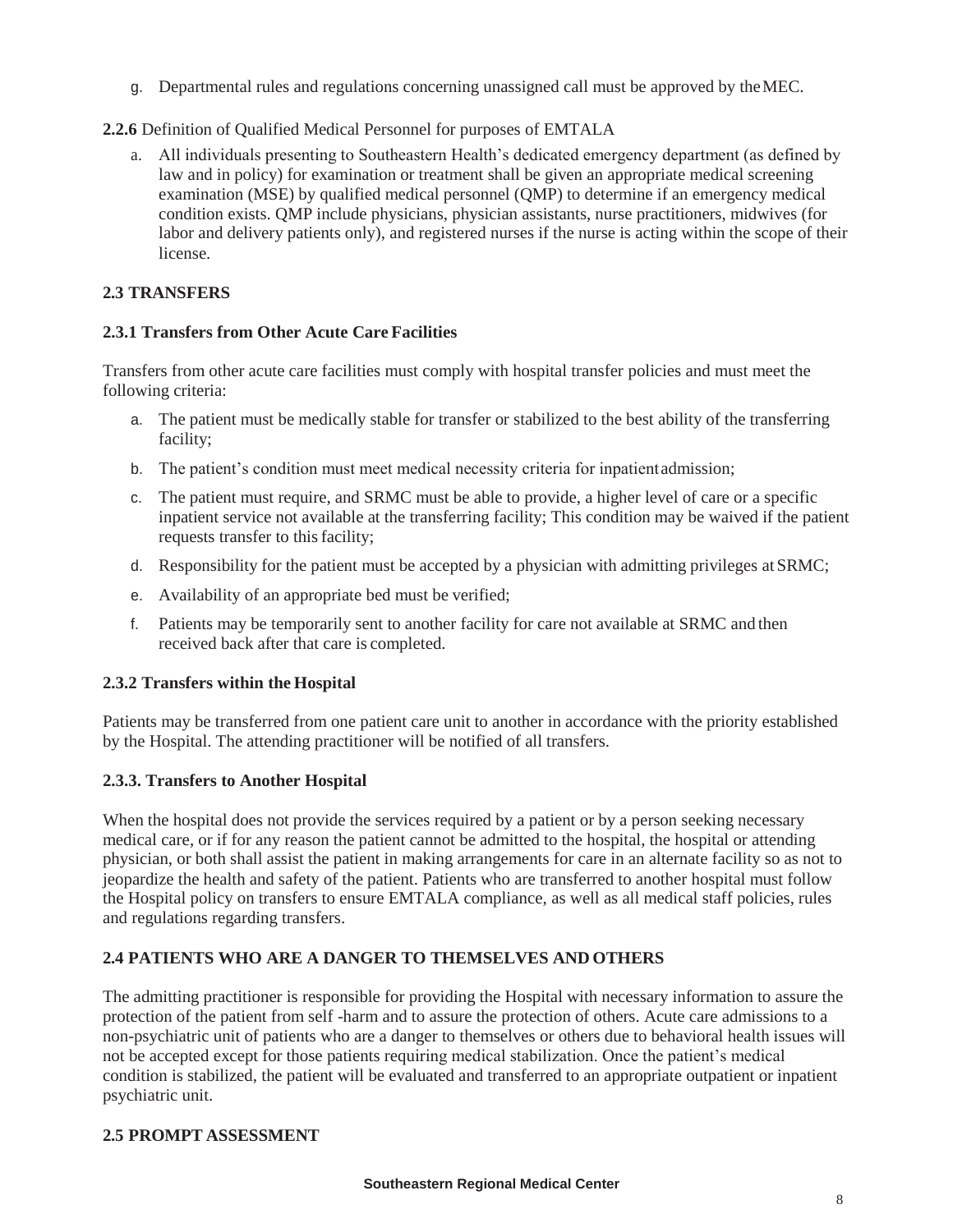New admissions must be personally examined and evaluated by the attending physician or his/her designated covering physician within 24 hours. Patients admitted to critical care units must be seen within 4 hours. Unstable patients must be seen as soon as possible in a time period dictated by the acuity of their illness.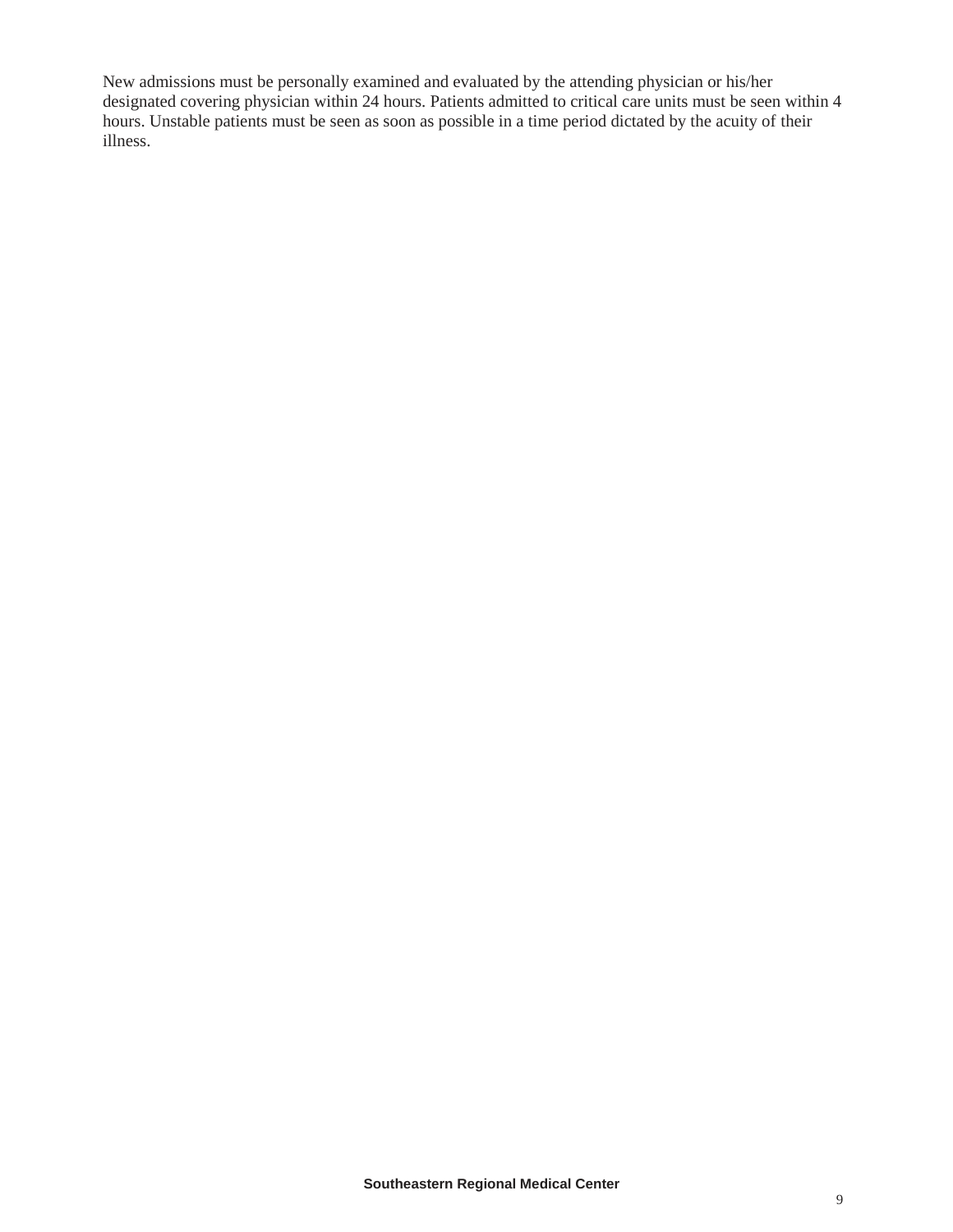### **2.6 DISCHARGE ORDERS AND INSTRUCTIONS**

Patients will be discharged or transferred only upon the authenticated order of the attending practitioner or his or her designee who shall provide, or assist Hospital personnel in providing, written discharge instruction in a form that can be understood by all individuals and organizations responsible for the patient's care. The discharge instructions may be provided in electronic format at the patient's request. These instructions should include:

- a. A list of all medications the patient is to take post-discharge;
- b. Dietary instructions and modifications;
- c. Medical equipment and supplies, if appropriate;
- d. Instructions for pain management, if appropriate;
- e. Any restrictions or modification of activity;
- f. Follow up appointments and continuing care instructions;
- g. Referrals to rehabilitation, physical therapy, and home health services; and
- h. Recommended lifestyle changes, such as smoking cessation.

## **2.7 DISCHARGES AGAINST MEDICAL ADVICE**

Should a patient leave the hospital against the advice of the attending practitioner (AMA), or without a discharge order, hospital policy shall be followed. The attending physician shall be notified that the patient has left against medical advice.

If the attending physician is present to speak with the patient the attending physician shall carefully explain to the patient the risks to the patient's health posed by such a decision and shall document in the patient's medical record (1) the patient's request to leave against medical advice, and (2) that the patient was informed of the risks posed by such a decision. The patient shall also be asked to sign the hospital's release form, and if the patient refuses, this shall also be documented in the patient's medical record.

## **2.8 DISCHARGE PLANNING**

Discharge planning is a formalized process through which follow-up care is planned and carried out for each patient. Discharge planning is undertaken to ensure that a patient remains in the hospital only for as long as medically necessary. All practitioners are expected to participate in the discharge planning activities established by the Hospital and approved by the MEC.

## **ARTICLE III**

## **MEDICAL RECORDS**

## **3.1 GENERAL REQUIREMENTS**

The medical record provides data and information to facilitate patient care, serves as a financial and legal record, aids in clinical research, supports decision analysis, and guides professional and organizational performance improvement. The medical record must contain information to justify admission or medical treatment, to support the diagnosis, to validate and document the course and results of treatment, and to facilitate continuity of care. Only authorized individuals may have access to and make entries into the medical record. The attending physician is responsible for the preparation of the physician components to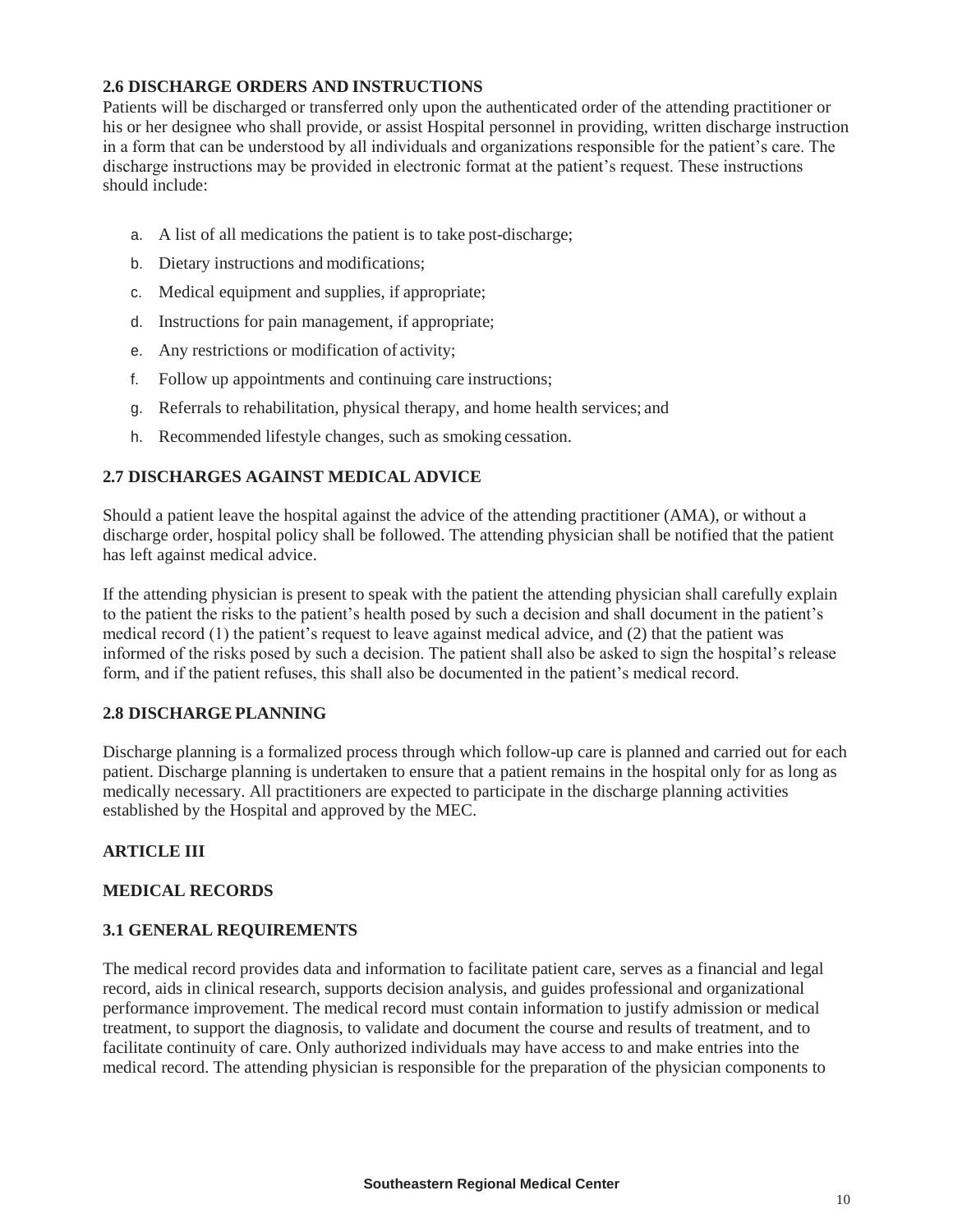ensure a complete and legible medical record for each patient, including completion of all uncompleted areas of dictation transcripts

A complete medical record includes the following:

- (1) Identification data;
- (2) date of admission and discharge;
- (3) history, including:
	- (a) chief complaint;
	- (b) details of the present illness;
	- (c) relevant past, social and family histories, and
	- (d) treatment plan.
- (4) provisional diagnosis;
- (5) physical examination;
- (6) diagnostic and therapeutic orders;
- (7) evidence of appropriate informed consent and any advance directive;
- (8) clinical observations, progress notes, nursing notes, and consultation reports;
- (9) reports of procedures, tests, and the results, including:
	- (a) pre-operative diagnosis and operative report;
	- (b) pathology reports;
	- (c) clinical laboratory examination reports;
	- (d) medical imaging examination reports; and
	- (e) anesthesia records;
- (10) final diagnosis, condition on discharge, and summary or discharge note; and
- (11) autopsy report, when performed.

## **3.2 AUTHENTICATION**

- a. All clinical entries in the patient's medical record will be accurately dated, timed, and authenticated (signed) with the practitioner's legible signature or by approved electronic means. Electronic signatures are acceptable as long as a list of key codes is maintained under adequate safeguard by hospital administration/designee.
- b. The MEC may set requirements for documents that must be electronicallyauthenticated.
- c. Each entry must be individually authenticated by the signature or initials of the individualmaking the entry.
- d. Full signature (not initials) is required for Face Sheet.

## **3.3 CLARITY, LEGIBILITY, AND COMPLETENESS**

All handwritten entries in the medical record shall be made in ink and shall be clear, complete, and legible. Orders which are, in the opinion of the authorized individual responsible for executing the order, illegible, unclear, incomplete, or improperly written (such as those containing prohibited abbreviation and symbols) will not be implemented. Improper orders shall be called to the attention of the ordering practitioner immediately. The authorized individual will contact the practitioner, request a verbal order for clarification, read back the order, and write the clarification in the medical record. This verbal order must be signed by the ordering practitioner as described in Subsection 4.4.2.

The clarity, completeness, and legibility of medical record documentation may be considered in evaluating the practitioner at the time of reappointment. Practitioners whose medical record entries are habitually unclear, incomplete, or illegible may be subject to one or more of the following corrective actions as determined by the MEC: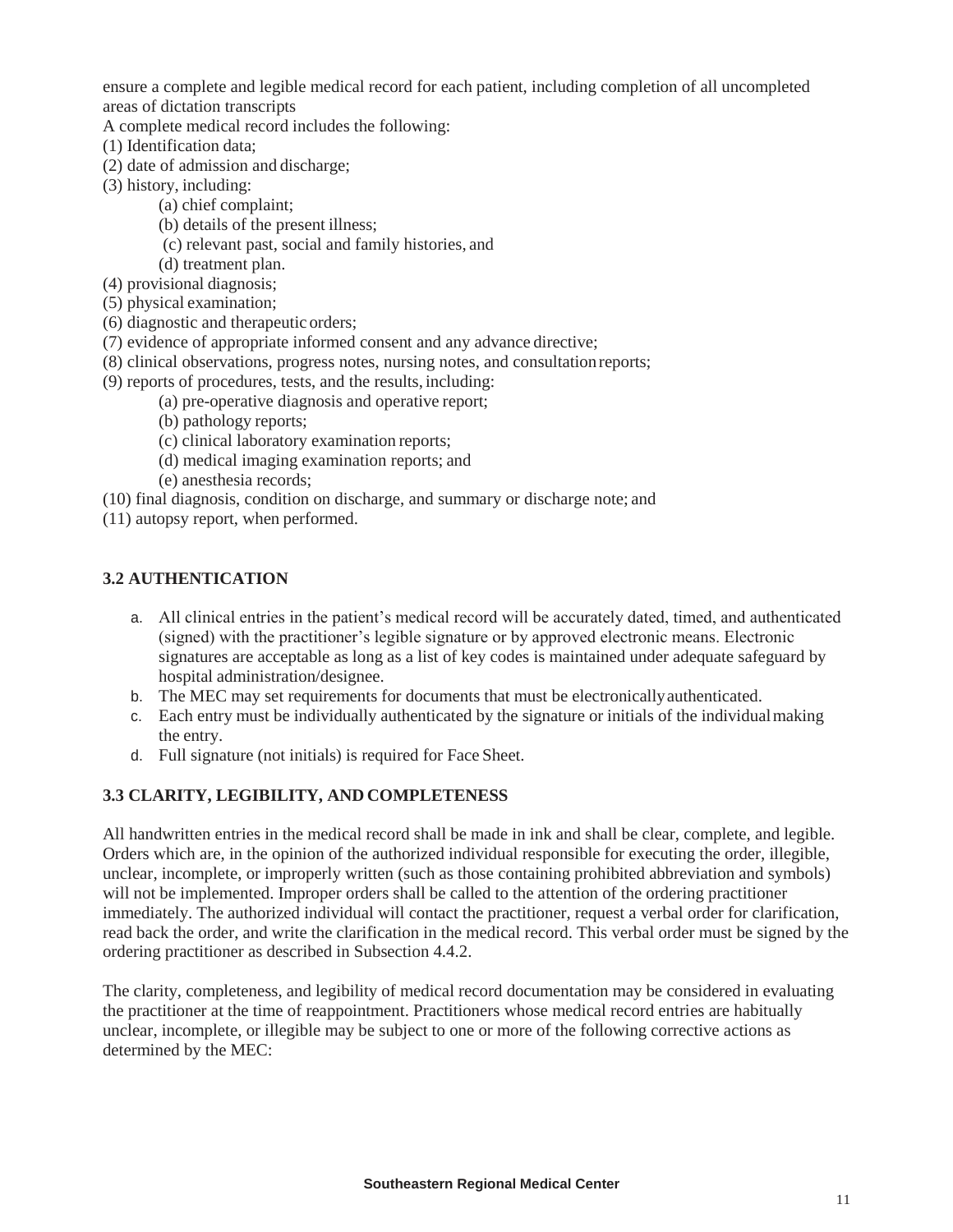- a. Required attendance at educational programs on documentation and penmanship as determined by the MEC;
- b. A requirement that medical record entries be dictated or recorded by electronic means;

### **3.4 ABBREVIATIONS AND SYMBOLS**

The use of abbreviations can be confusing and may be a source of medical errors. However, the Medical Staff recognizes that abbreviations may be acceptable to avoid repetition of words and phrases in written documents. The use of abbreviations and symbols in the medical record must be consistent with the following rules:

**Standard Abbreviations**: Only standard symbols and abbreviations will be used. To be considered "standard," the symbol or abbreviation must be listed in the most recent edition of Stedman's Medical Dictionary. If a non-standard symbol or abbreviation is used, its full meaning must be explained on the same page.

**Prohibited Abbreviations, Acronyms, and Symbols**: The MEC shall adopt a list of prohibited abbreviations and symbols that may not be used in medical record entries or orders. These will include at a minimum:

- o U for Units
- o IU for International Units
- o QD for Daily
- o QOD for Every Other Day
- $\circ$  Trailing Zero (X.0)
- o Always Use Leading Zero (0.X)
- o MS or MSO4 for Morphine Sulfate
- o MGSO4 for Magnesium Sulfate)

**Situations Where Abbreviations Are Not Allowed**: Abbreviations, acronyms, and symbols may not be used in recording the final diagnoses and procedures on the face sheet of the medical record.

### **3.5 CORRECTION OF ERRORS**

Medical records should not be improperly altered. When it is necessary to correct an error in the handwritten medical record these guidelines should be followed:

- a. A single line should be draw through the erroneous entry; under no circumstances should the original entry be obscured;
- b. The corrected entry must be authenticated with the practitioner's signature and the date andtime.

### **3.6 ADMISSION HISTORY AND PHYSICALEXAMINATION**

#### **3.6.1 Time Limits**

Time limits for performance of the history and physical examination are noted in the Medical Staff Bylaws.

### **3.6.2 Who May Perform and Document the Admission History and PhysicalExamination**

Who may perform the history and physical examination are noted in the Medical Staff Bylaws.

### **3.6.3 Compliance with Documentation Guidelines**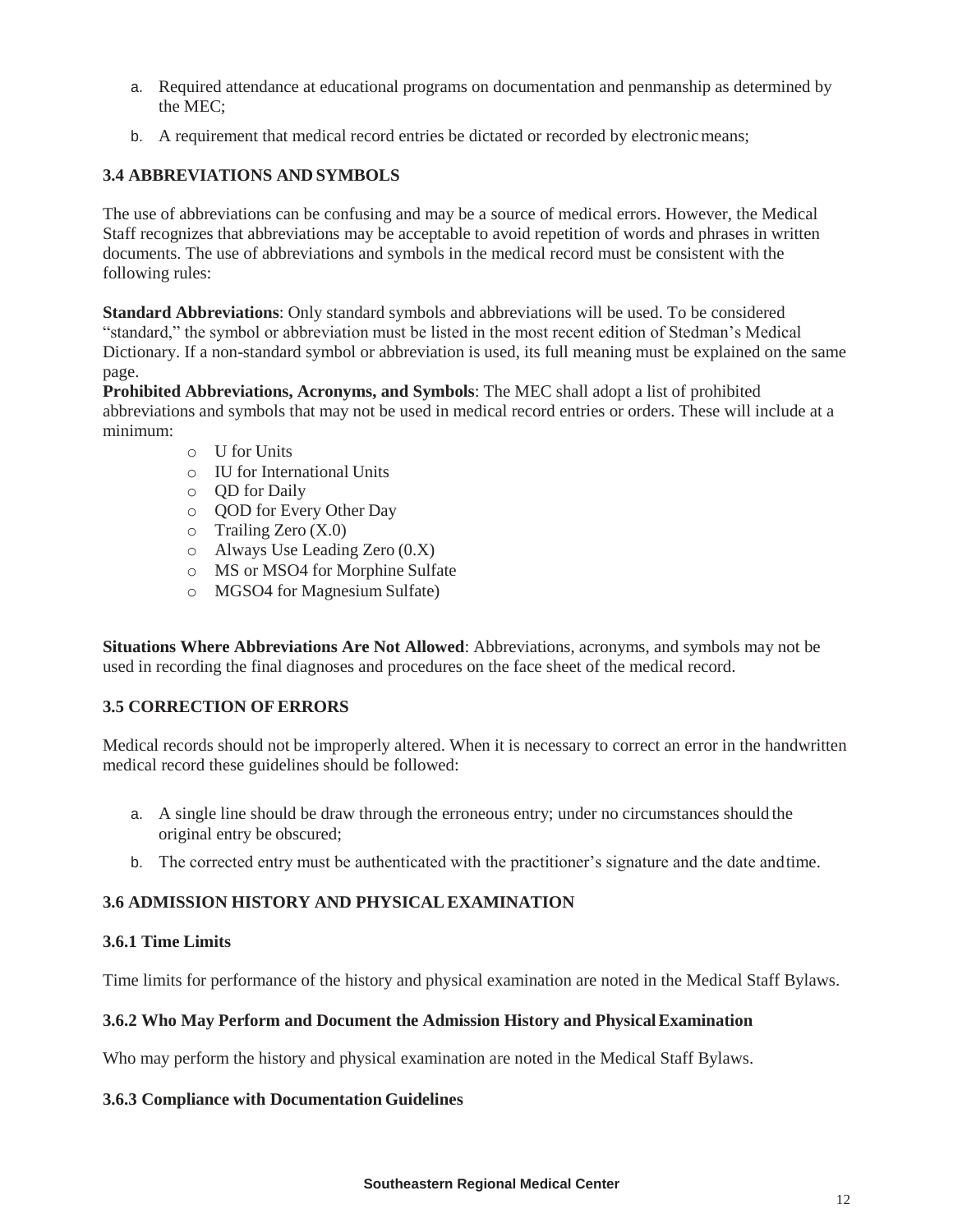The documentation of the admission history and physical examination shall be consistent with the current guidelines for the documentation of evaluation and management services as promulgated by the Centers for Medicare and Medicaid Services or comparable regulatory authority.

A complete history and physical examination report must meet the criteria and include the elements included in hospital policies.

When a patient is readmitted within thirty (30) days for the same or a related problem, an interval history and physical examination reflecting any subsequent changes may be used in the medical record, provided the original information is readily available. Readmissions within twenty-four (24) hours require only a progress note.

When the history and physical examination are not recorded before an operation or any potentially hazardous diagnostic procedure because a delay to do so could result in harm to the patient, pertinent findings must be documented in a progress note prior to performance of the procedure. The history and physical must then be performed expeditiously as soon as practical.

A focused history and physical examination report, used for outpatient procedures that do not require general anesthesia, should include the following information:

- a. Chief complaint or reason for the admission or procedure;
- b. A description of the present illness;
- c. Past medical history, including current medications, allergies, and current diagnoses;
- d. A review of systems relative to the procedure planned;
- e. Relevant physical findings, including an evaluation of the cardiac and respiratorysystems;
- f. Documentation of medical decision-making including a review of diagnostic test results; response to prior treatment; assessment, clinical impression or diagnosis; plan of care; evidence of medical necessity and appropriateness of diagnostic and/or therapeutic services; counseling provided, and coordination of care.

#### **3.6.4 Admitting Practitioner is Responsible for the Admission History and PhysicalExamination**

Completion of the patient's admission history and physical examination is the responsibility of the admitting practitioner or his/her designee.

### **3.7 PREOPERATIVE DOCUMENTATION**

### **3.7.1 Policy**

Except in an emergency, a current medical history and appropriate physical examination will be documented in the medical record prior to:

- a. all procedures performed in the Hospital's surgical suites;
- b. certain procedures performed in the Radiology Department and Cath Lab (e.g. angiography, angioplasty, myelograms, abdominal and intrathoracic biopsy or aspiration, pacemaker and defibrillator implantation,
- c. electrophysiologic studies, and ablations, and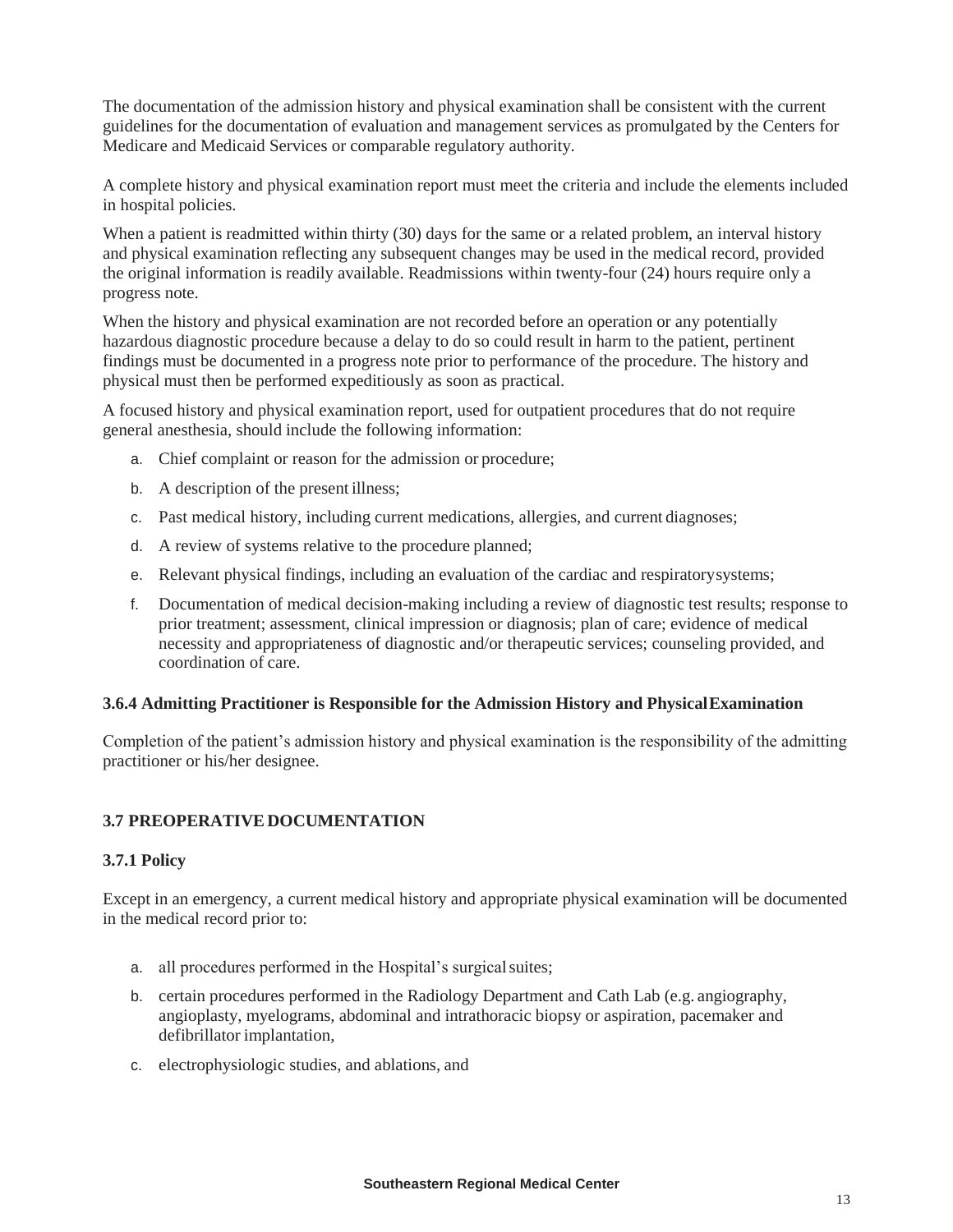d. procedures performed in other treatment areas, including those requiring conscious sedation, (e.g. bronchoscopy, gastrointestinal endoscopy, transesophageal echocardiography, therapeutic nerve blocks, central or arterial line insertions, and elective electrical cardioversion).

### **3.8 PROGRESS NOTES**

The attending physician, or his/her designee, will record a progress note each day, and at the time of each patient encounter on all hospitalized patients. Progress notes must document the reason for continued hospitalization and shall contain sufficient content to identify the patient's clinical problems, plan of treatment, as well as results of tests and treatment. Progress notes made by individuals privileged to do so need not be countersigned by a physician. Progress notes on hospice patients not admitted to an acute care unit shall be written as needed based upon the medical necessity and the hospice plan of care for individual patients.

### **3.9 OPERATIVE REPORTS**

Operative reports will be written or dictated and signed within 72 hours after the procedure by the surgeon and made a part of the patient's current medical record. Operative reports will include:

- a. the name of the licensed independent practitioner(s) who performed the procedure and any assistants,
- b. the name of the procedure performed,
- c. a description of the procedure performed,
- d. findings of the procedure,
- e. any estimated blood loss,
- f. any specimen(s) removed, and
- g. the post-operative diagnosis.
- h. grafts and implants

### **3.10 OPERATIVE NOTES**

A written operative progress note should also be entered in the medical record immediately after surgery by the time the patient is moved to another level of care in order to provide pertinent information for use by any practitioner who is required to attend the patient. Operative notes will include:

- a. the name of the licensed independent practitioner(s) who performed the procedure and any assistants,
- b. the name of the procedure performed,
- c. anesthesia type
- d. findings of the procedure,
- e. any estimated blood loss,
- f. any specimen(s) removed,
- g. complications, and
- h. the post-operative diagnosis.

## **3.11 CONSULTATION REPORTS**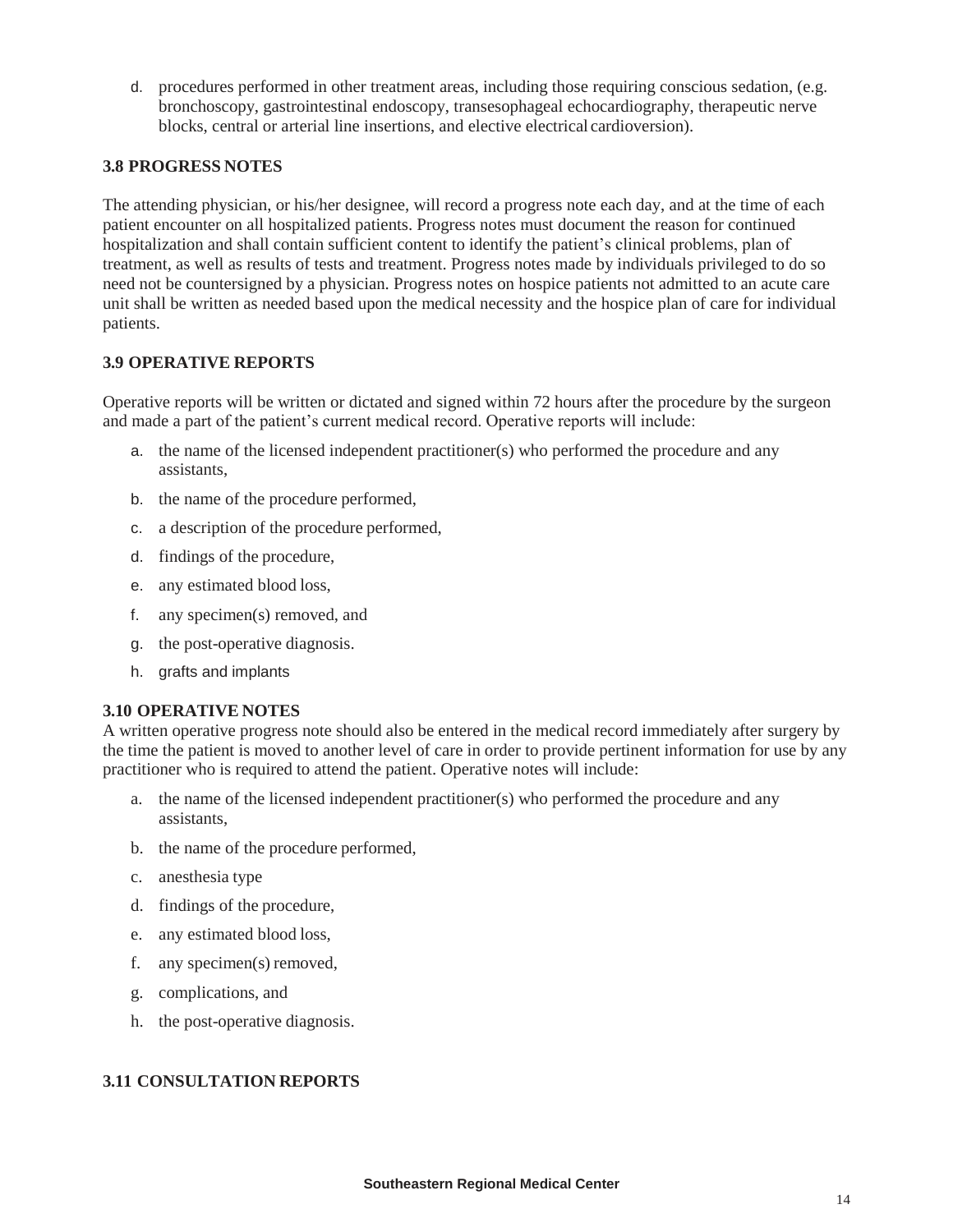The documentation in the consultation report shall be consistent with the current guidelines for the documentation of evaluation and management services as promulgated by the Centers for Medicare and Medicaid Services or comparable regulatory authority. Consultation reports will demonstrate evidence of review of the patient's record by the consultant, pertinent findings on examination of the patient, the consultant's opinion and recommendations. This report will be made part of the patient's record. The Consultation Report should be completed to include the date and time of the consultation and signature of the consultant and placed on the patient's chart within the time frame specified by the physician ordering the consult and no later than 24 hours.

If the report is not on the chart within the prescribed time, an explanatory note should be recorded in the chart. When operative procedures are involved, the consultation note, except in emergency situations so verified on the record, will be recorded prior to the operation.

### **3.12 OBSTETRICAL RECORD**

The obstetrical record must include a medical history, including a complete prenatal record, and an appropriate physical examination. A copy of the practitioner's office prenatal record may serve as the history and physical for uncomplicated vaginal deliveries if it is legible and complete. A complete H & P will be required upon admission if the patient has not received prenatal care, there has been no recent evaluation that the progress of pregnancy has been normal, or new risk factors have been identified. If the office prenatal record is used as the history and physical examination, an update must be performed as described in the Bylaws.

### **3.13 FINAL DIAGNOSES**

The final diagnoses will be recorded in full dated and signed by the attending physician at the time of discharge, transfer, or death of the patient. In the event that pertinent diagnostic information has not been received at the time the patient is discharged, the practitioner will be required to document such in the patient's record. Once the pending diagnostic information has been received and a definitive diagnosis has been made, the practitioner will be required to document the diagnostic findings and final diagnosis in the patient's medical record.

## **3.14 DISCHARGE SUMMARIES**

The content of the medical record will be sufficient to justify the diagnosis, treatment, and outcome. All discharge summaries will be authenticated by the attending physician or his/her designee.

- a. **Content**: A clinical summary will be written or dictated upon the discharge or transfer of hospitalized patients. The discharge summary is the responsibility of the attending physician and will contain:
	- 1. Reason for hospitalization;
	- 2. Summary of hospital course, including significant findings, the procedures performed, and treatment rendered;
	- 3. Condition of the patient at discharge;
	- 4. Instructions given to the patient and family, including medications, referrals, and follow-up appointments; and
	- 5. Final diagnoses.
	- a. When preprinted instructions are given to the patient or family, the record should so indicate and a copy of the instruction sheet used should be a part of the medicalrecord.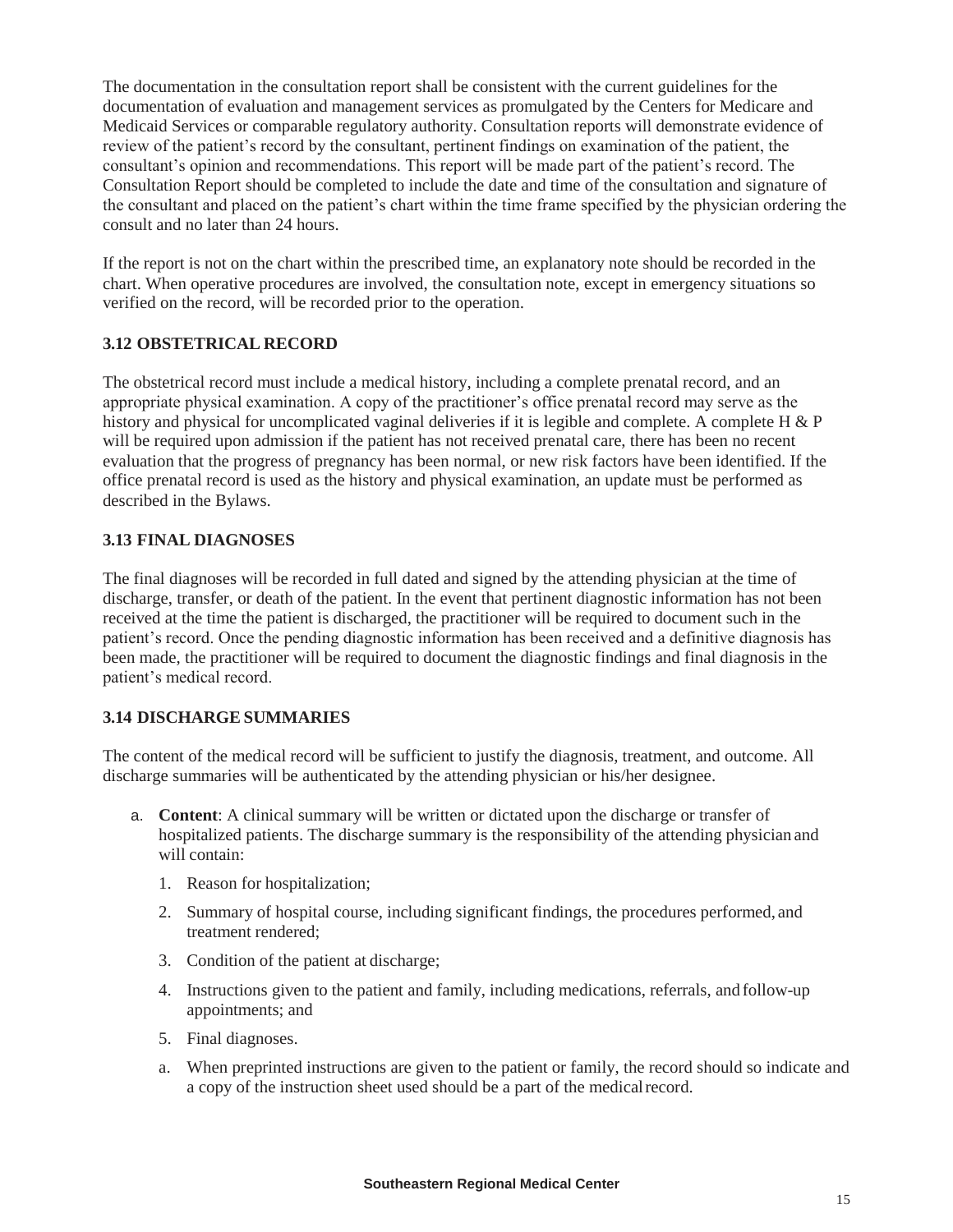- b. **Short-term Stays**: A discharge summary is not required for uncomplicated vaginal deliveries or normal newborn infants, provided the discharging physician enters a final progress note or completes a Discharge Form documenting:
	- 1. The condition of the patient at discharge; and
	- 2. Instructions given to the patient and family, including medications, referrals, and follow-up appointments.
- c. **Deaths**: A clinical summary is required on all inpatients who have expired and willinclude:
	- 1. Reason for admission;
	- 2. Summary of hospital course; and
	- 3. Final diagnoses.
- d. **Timing**: A Discharge Summary must be entered in the medical record in a timeframe complying with HIM standards.

## **3.15 DIAGNOSTIC REPORTS**

Diagnostic tests (including but not limited to radiologic imaging, EEGs, EKGs, echocardiograms, stress tests, Doppler studies) must be read and reported by the physician scheduled to provide the interpretation service within 24 hours. Failure to provide prompt interpretation shall be reported to the department chair and may result in disciplinary action.

## **3.16 ADVANCED PRACTICE PROFESSIONALS**

The attending or supervising physician will review and authenticate all entries made in the medical record by the Advanced Practice Professional within 48 hours. Departments or sections may request from the MEC a longer time period for system or staffing reasons. The signature signifies that the attending or supervising physician has reviewed the patient's medical record and approved the care rendered by the Advanced Practice Professional and is not a countersignature authenticating the entry.

## **3.17 ACCESS AND CONFIDENTIALITY**

A patient's medical record is the property of the Hospital. If requested, the record will be made available to any member of the Medical Staff attending the patient and to members of medical staffs of other hospitals upon written consent of the patient or by the appropriate Hospital authority in an emergency situation. Medical records will otherwise be disclosed only pursuant to court order, subpoena, or statute. Records will not be removed from the Hospital's jurisdiction or safekeeping except in compliance with a court order, subpoena, or statute.

- a. **Access to Old Records**: In case of readmission of a patient, all previous records will be made available to the admitting practitioner whether the patient was attended by the same practitioneror by another practitioner.
- b. **Unauthorized Removal of Records**: Unauthorized removal of charts from their designated space(s) is grounds for suspension of privileges of the practitioner for a period to be determined by theMEC.
- c. **Access for Medical Research**: Access to the medical records of all patients will be afforded to members of the Medical Staff for bona fide study and research consistent with preserving the confidentiality of personal information concerning the individual patient. All such projects must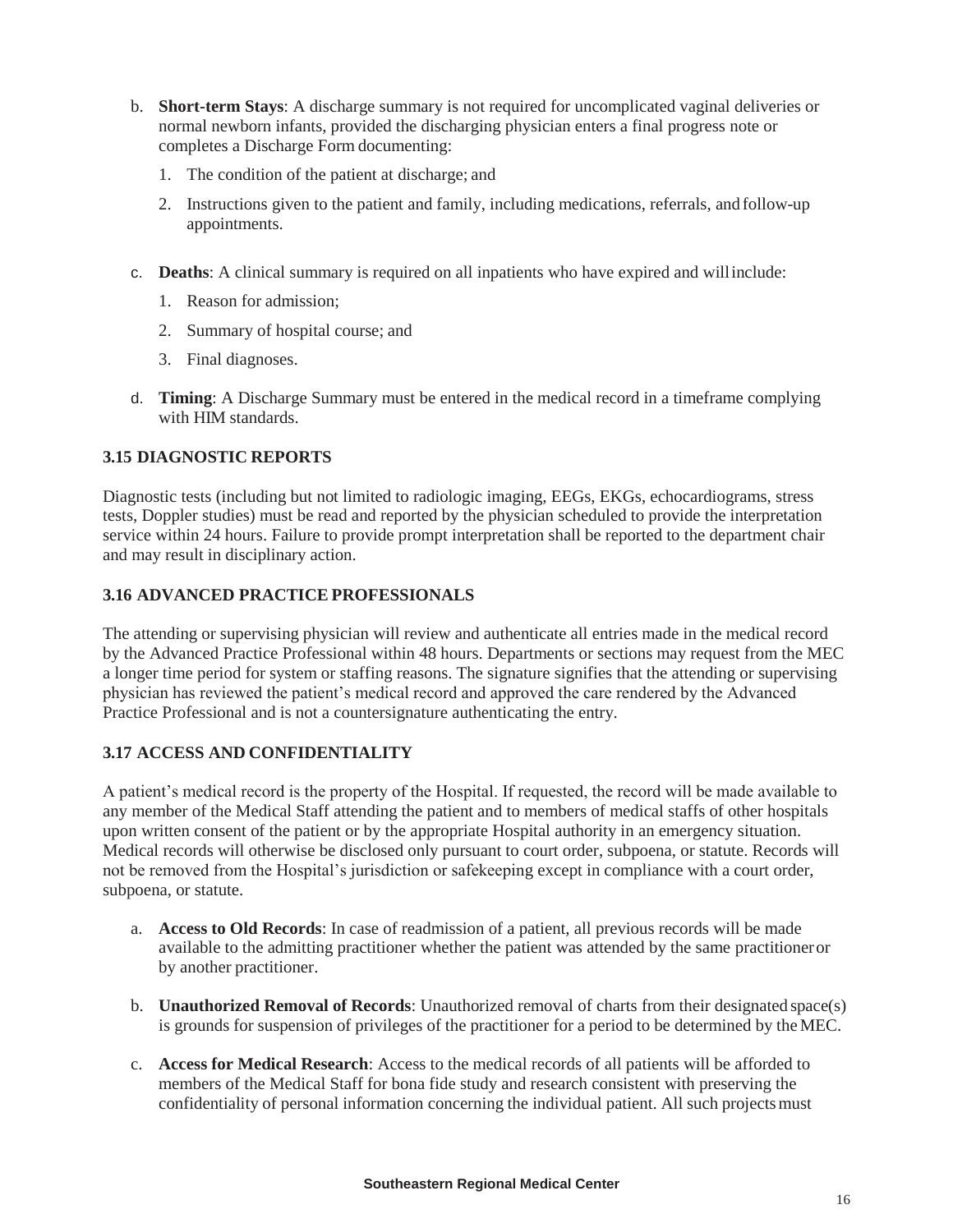have prior approval of the Institutional Review Board. The written request will include: (1) The topic of study; (2) the goals and objectives of the study; and (3) the method of record selection. All approved written requests will be presented to the Director of the Health Information Management Department.

- d. **Access for Former Members**: Former members of the Medical Staff will be permitted access to information from the medical records of their patients covering all periods during which they attended such patients in the Hospital.
- e. **Access for Patients**: When a patient requests access to his/her medical record access will be granted in accordance with hospital policy as approved by the medical staff.

## **3.18 MEDICAL RECORD COMPLETION**

A medical record will not be permanently filed until it is completed by the responsible practitioner as determined by Health Information Management or is ordered filed by the MEC.

### **3.18.1 Requirements for Timely Completion of Medical Records**

Medical records must be completed in accordance with the following standards:

- a. An Admission History and Physical Examination or Updated History and Physical Examination must be entered in the medical record by the attending physician or his/her designated covering physician within 24 hour of admission;
- b. A Preoperative History and Physical Examination or Focused Preoperative History and Physical Examination must be entered in the medical record prior to the surgery or procedure. An updated patient examination must be documented on the chart within 24 hours of surgery;
- c. An Admission Prenatal Record must be entered in the medical record by the attending physician or designated covering physician within 24 hours of an obstetrical admission
- d. An Operative Note must be entered in the medical record by the performingpractitioner immediately following the surgery or procedure;
- e. An Inpatient Progress Note must be recorded and authenticated by the attending physicianor designated covering practitioner at the time of each encounter, and on a daily basis;
- f. An Emergency Department Record must be completed by the responsible practitioner within 24 hours of the encounter;
- g. A Consultation Note must be completed by the consulting physician within 24 hours of the consult request;
- h. A Diagnostic Report must be completed by the interpreting physician within 24 hours of the test or procedure;
- i. A Discharge Summary must be entered in the medical record by the attending physician or his/her designee within 14 days of an inpatient or observation discharge, transfer, or death; and
- j. The Inpatient or Observation Medical Record must be completed within thirty (30) days of discharge, including the authentication of all progress notes, consultation notes, operative reports, verbal and written orders, final diagnoses, and discharge summary. Following discharge, the patient's medical record will be held in the Health Information Management Department to allow receipt and insertion of pertinent reports. A medical record shall not be permanently filed until it is determined complete by the Health Information Services Department or ordered by the MEC.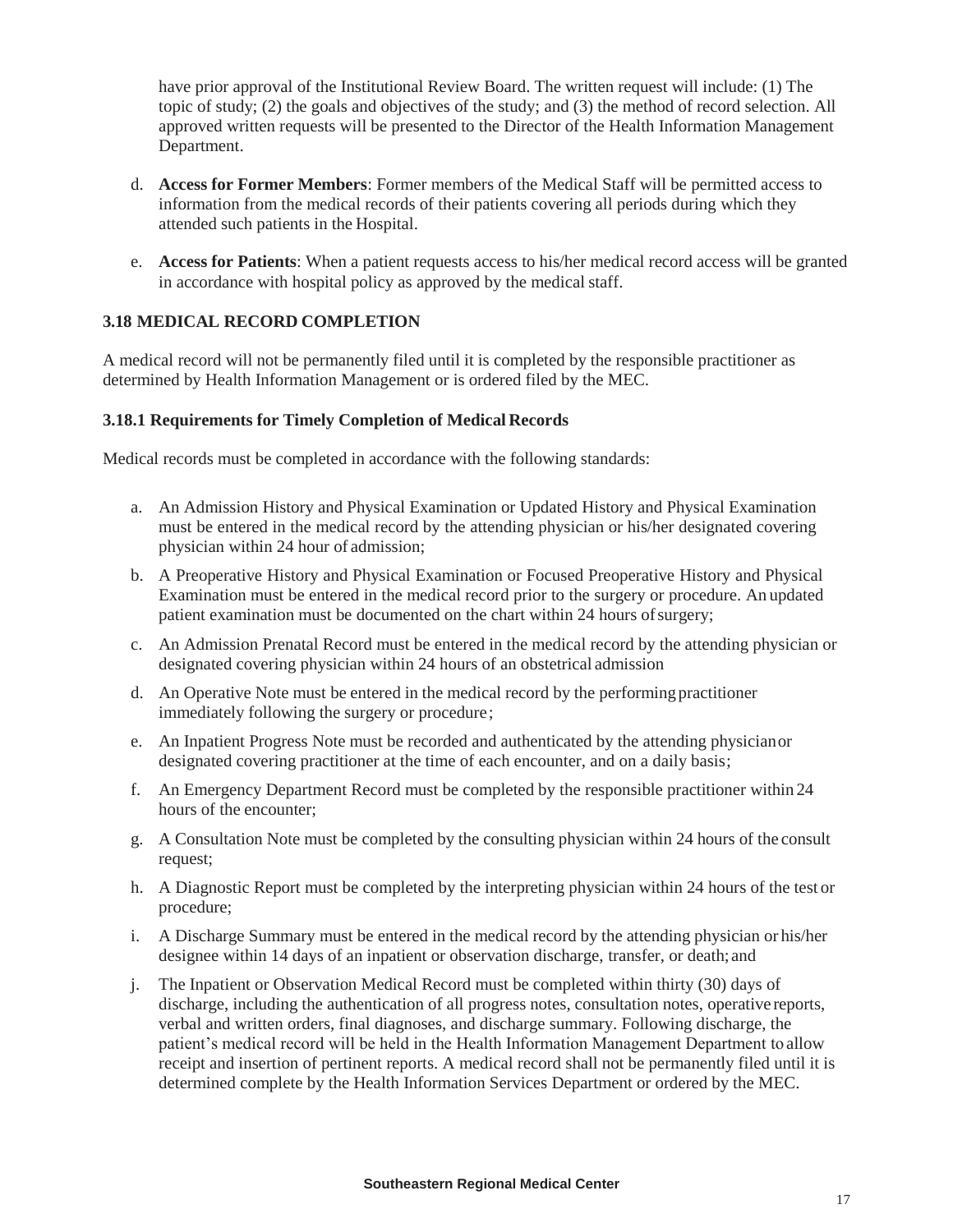k. These records are available upon request. Handwritten records will be placed in the appropriate practitioner's incomplete record area for completion. Electronic records must be completed electronically.

### **3.18.2** Voluntary Relinquishment of Clinical Privileges for Incomplete Records

A practitioner will be declared delinquent if his/her medical records are not complete within the time periods specified in Section 3.18.1. After the practitioner has been declared delinquent s/he will be notified of the delinquency. If all delinquent records have not been completed one week after notification, his or her clinical privileges shall be considered to be voluntarily relinquished with the exception of emergency admissions/procedures and unassigned call responsibilities [See Section 2.2]. Inpatient and outpatient procedures scheduled prior to the practitioner being placed on the suspension list will be honored; however, no new procedures will be scheduled until all delinquent records are complete. The practitioner will be notified by the Health Information Management Department prior to the relinquishment to give the practitioner an opportunity to complete his/her record(s). This relinquishment of clinical privileges shall continue until all delinquent records are completed.

### **3.18.3 Suspension of Medical Staff Appointment**

If a practitioner's clinical privileges have been suspended for fourteen (14) consecutive days as described in Section 3.18.2, and the record which caused the suspension has not been completed, his/her Medical Staff appointment will be suspended. The practitioner shall not be allowed to schedule admissions or inpatient/outpatient procedures shall not be allowed to order diagnostic tests or therapeutic procedures, shall not be allowed to evaluate or treat patients in any department of the Hospital, and may not exercise any of the prerogatives of Medical Staff appointment. This suspension of appointment shall continue until all delinquent records are completed. The practitioner may be assessed a fine, as established by the MEC, each day for every record that is not completed. Failure to pay fines assessed for medical record delinquency shall be grounds for suspension and/or termination.

### **3.18.4 Termination of Medical Staff Appointment**

- a. Failure to complete a medical record within thirty (30) days of being declared delinquent shall constitute an automatic termination of Medical Staff appointment.
- b. If a practitioner's Medical Staff appointment is suspended, as described in Section 3.18.3,  $\sin(6)$ times within any 12 month period, this shall also constitute an automatic termination of Medical Staff appointment.
- c. Practitioners whose Medical Staff appointment is terminated pursuant to this section mayreapply for appointment after payment of a fee established by the MEC. Automatic termination due to medical record delinquency shall not be reported to the National Practitioner Data Bank or to the State Board of Medical Examiners.

## **3.18.5 General Rules Regarding Medical Record Delinquency**

- a. In determining medical record delinquency, considerations will be given for vacations or other extended absences provided that the Medical Staff Office is notified prior to the date of the vacation or absence. A practitioner will not be declared delinquent while on vacation or absence provided that all records are completed at the time the practitioner gives notice of vacation orabsence.
- b. If a physician demands admission of a patient despite suspension of his or her privileges and appointment, Hospital personnel will direct the physician to contact his or her Department Chairor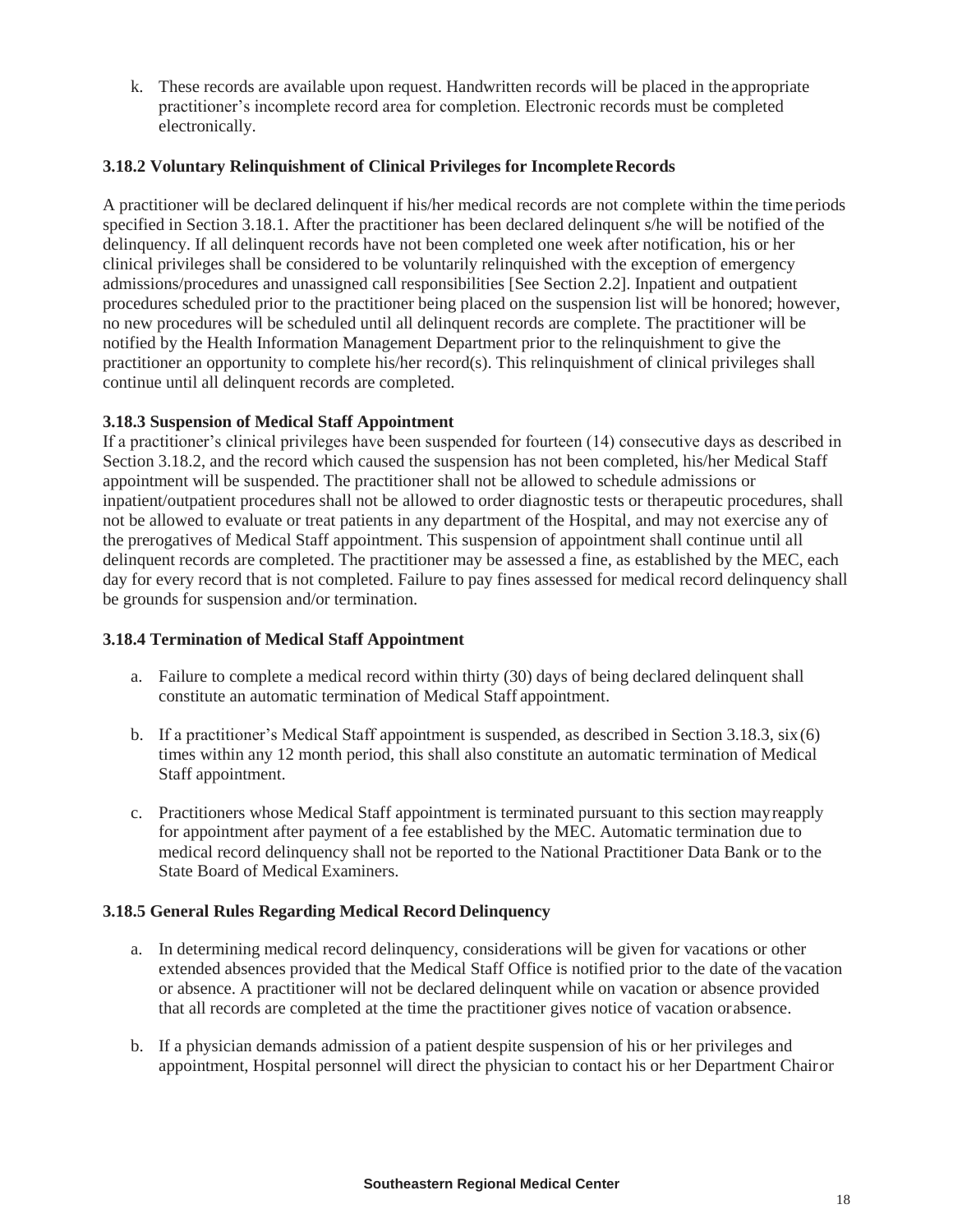the President of the Medical Staff. The Department Chair or President of the Medical Staff may consider allowing the admission in an emergency situation.

c. No references will be provided for any practitioner who leaves the staff until all medical records are complete.

### **3.19 ELECTRONIC RECORDS AND SIGNATURES**

"Electronic signature" means any identifier or authentication technique attached to or logically associated with an electronic record that is intended by the party using it to have the same force and effect as a manual signature. Pursuant to state and federal law, electronic documents and signatures shall have the same effect, validity, and enforceability as manually generated records and signatures.

### **3.20 MEDICAL RECORD FORMS IN PAPERFORMAT**

- a. **Required-use Forms**: The MEC may adopt and require the use of specific forms in the medical record. Prior to adoption, these forms should be reviewed by the Health InformationManagement Director.
- b. **Practitioner-created Forms**: Forms created by Medical Staff appointees for their individual use may be used in the medical record if they are approved in advance through the process developed by the hospital and approved by the MEC.
- c. **Periodic Review**: Medical record forms shall be periodically reviewed. The review date of the form shall be printed on the form, and forms may not be used more than a year after the reviewdate.

### **ARTICLE IV**

### **STANDARDS OF PRACTICE**

### **4.1 ATTENDING PHYSICIAN**

### **4.1.1 Responsibilities**

Each patient admitted to the Hospital shall have an attending physician who is an appointee of the Medical Staff with admitting privileges. The attending physician, or designee, will be responsible for:

- a. the medical care and treatment of each patient in the Hospital;
- b. making daily rounds; and
- c. the prompt, complete, and accurate preparation of the medical record.

### **4.1.2 Identification of AttendingPhysician**

At all times during a patient's hospitalization, the identity of the attending physician shall be clearly documented in the medical record. The hospitalist service may be designated as the attending physician and shall manage attending responsibilities internally.

### **4.1.3 Transferring Attending Responsibilities**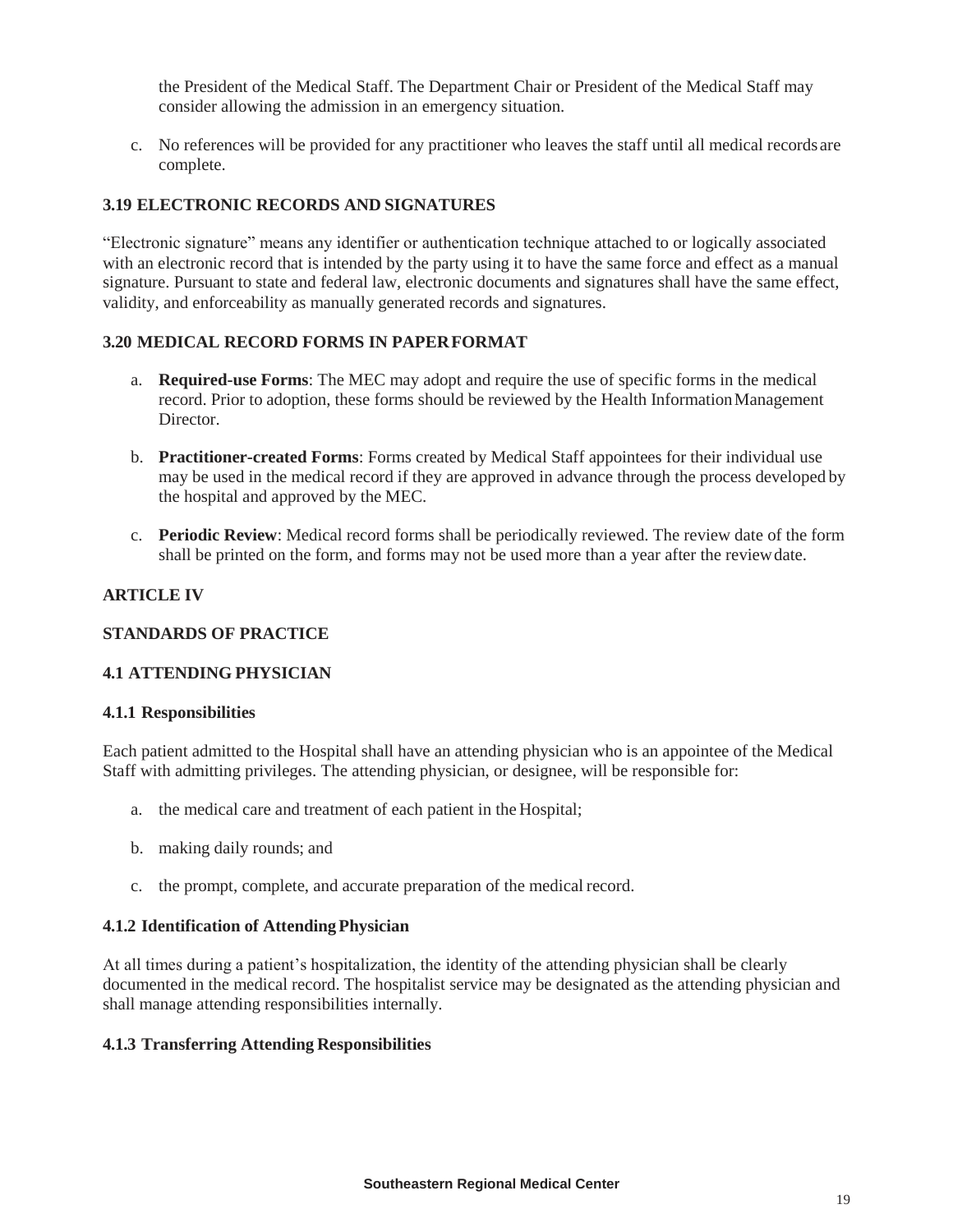Whenever the responsibilities of the attending physician are transferred to another Medical Staff appointee, a note covering the transfer of responsibility will be entered as an order in the medical record by the attending physician.

## **4.2 COVERAGE AND CALL SCHEDULES**

Each physician shall provide the Medical Staff Office with a list of designated Medical Staff appointees (usually the members of his/her group practice who are members of the same clinical department and have equivalent clinical and procedure privileges) who shall be responsible for the care of their patients in the Hospital when the physician is not available, and who has sufficient clinical privileges to do so. Each physician is responsible to provide a current and correct call schedule to the Medical Staff Office. Failure to meet the above requirements may result in loss of clinical privileges. An individual who does not wish to arrange coverage for his/her hospital practice must receive special permission from the MEC.

## **4.3 RESPONDING TO CALLS AND PAGES**

Practitioners are expected to responding promptly within thirty minutes to calls from the Hospital's patient care staff regarding their patient.

# **4.4 ORDERS**

## **4.4.1 General Principles**

- a. All orders shall be in writing, except as otherwise provided in this document.
- b. Orders must be clear and unambiguous.
- c. All inpatient orders must be specifically given by a practitioner who is privileged by theMedical Staff.
- d. Vague or "blanket" orders (such as "continue home medication" or "resume previous orders") will not be accepted.
- e. Instructions should be written out in plain English. Prohibited abbreviations may not beused.
- f. All orders for treatment shall be recorded in the medical record and authenticated by the ordering practitioner with his/her legible signature, date, and time.

## **4.4.2 Verbal Orders**

Verbal orders are discouraged and should be reserved for those situations when it is impossible or impractical for the practitioner to write the order or enter it in a computer. Verbal orders must comply with the following criteria:

- a. The order must be given to an authorized individual as defined in hospital policy.
- b. Verbal orders should be dictated slowly, clearly, and articulately to avoid confusion. Verbal orders, like written orders, should be conveyed in plain English without the use of prohibitedabbreviations.
- c. The order must be read back to the prescribing practitioner by the authorized person receivingthe order.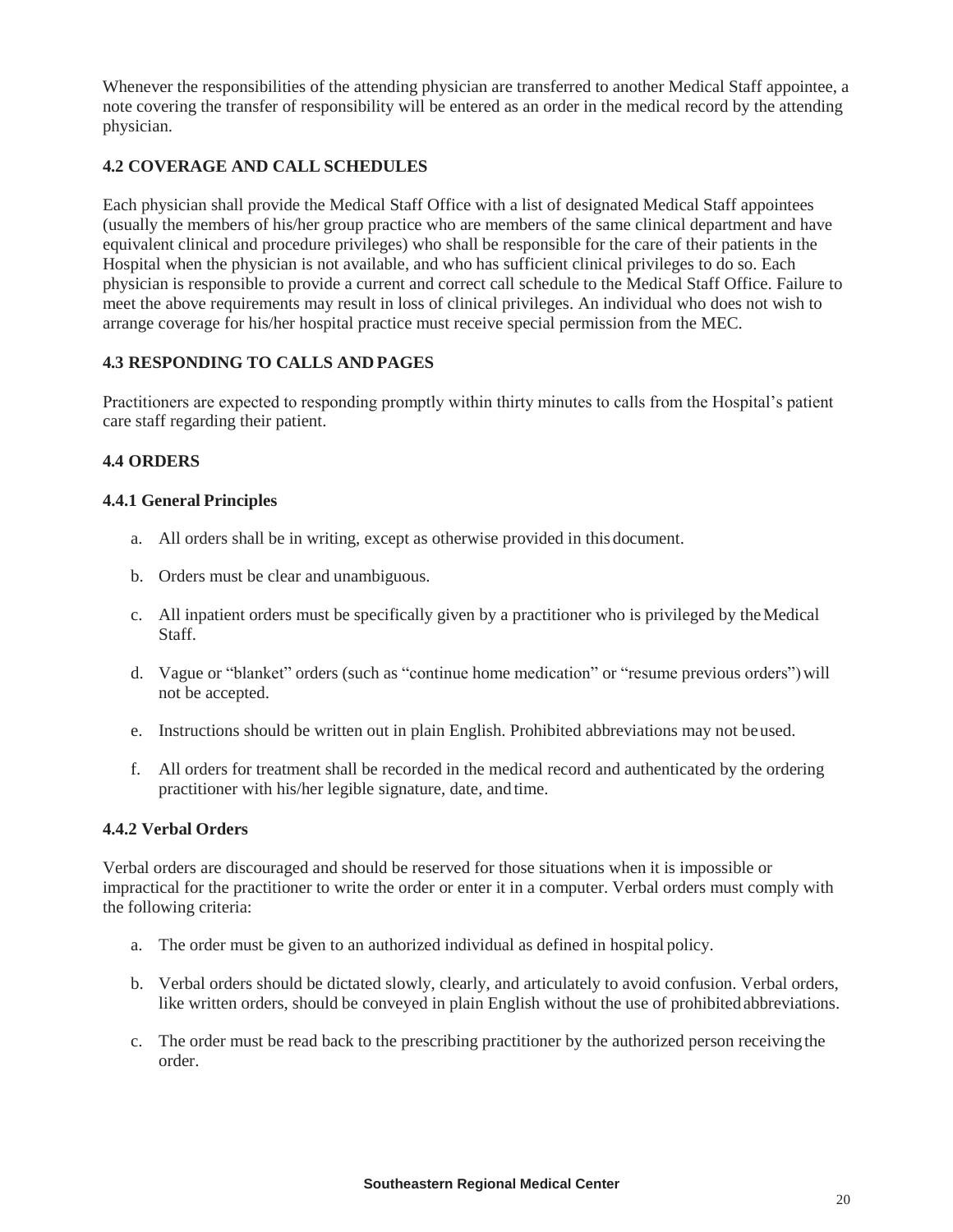- d. All verbal orders must be signed by the ordering practitioner or designee within 48 hours unless State law specifies a different (either shorter or longer) time frame.
- e. The following orders may not be given verbally:
	- 1. Orders for cancer chemotherapy;
	- 2. A do-not-resuscitate order;
	- 3. An order to withhold or withdraw life support.

### **4.4.3 Telephone Orders**

Orders dictated over the telephone must comply with the requirements of verbal orders as described in subsection 4.4.2 above.

### **4.4.4 Facsimile Orders**

Orders transmitted by facsimile shall be considered properly authenticated and executable provided that:

- a. The facsimile is legible and received as it was originally transmitted by facsimile or computer;
- b. The order is legible, clear, and complete
- c. The identity of the patient is clearly documented;
- d. The facsimile contains the name of the ordering practitioner, his address and a telephone number for verbal confirmation, the time and date of transmission, and the name of the intended recipient of the order, as well as any other information required by federal or state law;
- e. The original order, as transmitted, is signed, dated, and timed; and
- f. The facsimile, as received, is signed by the attending physician or ordering practitioner withinthirty (30) days of discharge.

### **4.4.5 Electronic Orders**

The MEC shall develop and maintain policies regarding the use of electronic orders and computerized order entry consistent with federal and state law.

### **4.4.6 Cancellation of Orders Following Surgery or Transfer**

All previous orders are canceled when the patient:

- a. goes to surgery,
- b. is transferred from the Rehabilitation unit to an acute care area,
- c. is transferred to, and readmitted from, another hospital or health care facility, or
- d. is transferred from one level of care to another in the hospital.

New orders shall be specifically written following surgery or the aforementioned transfers. Instructions to "resume previous orders" will not be accepted.

### **4.4.7 Drugs and Medications**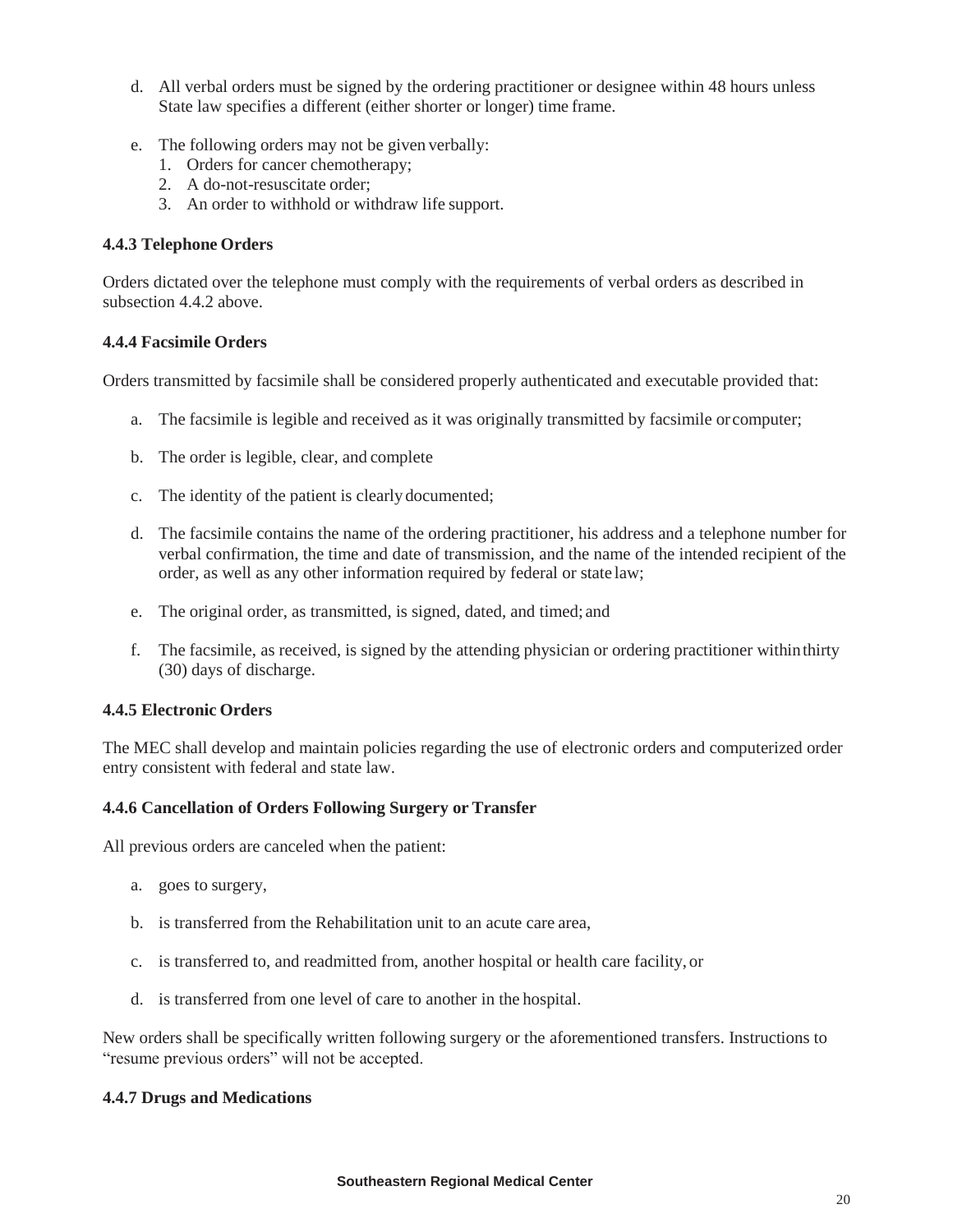- a. **Hospital Formulary**: To assure the availability of quality pharmaceuticals at a reasonable cost, practitioners shall comply with the formulary system established by the MEC upon the recommendation of the Pharmacy Director or the Pharmacy and Therapeutics (P&T)Committee.
- b. **Substitution**: Medication orders written for trade-name drugs may be dispensed as the formulary generic drug unless the physician specifically writes "Do Not Substitute" on the patient order sheet. The MEC (MEC) shall adopt policies concerning automatic therapeutic substitution upon the recommendation of the Pharmacy Director, medical staff and P&T Committee.
- c. **Approved Drugs**: Only drugs and medications listed in the latest edition of United States Pharmacopoeia, National Formulary, American Hospital Formulary Service, or AMA Drug Evaluations may be administered to patients in the Hospital, the only exception being drugs for bona fide clinical investigation.
- d. **Investigational Drugs**: Investigational drugs shall be used in full accordance with the guidelines established by the Hospital's Institutional Review Board, and shall comply with all regulations of the US Food and Drug Administration and Drug Enforcement Administration.
- e. **Controlled Substances**: Only practitioners holding a currently valid DEA (Drug Enforcement Agency) Controlled Substances Registration Certificate may write orders for narcotics or drugs classified in the DEA Controlled Substances Category.
- f. **Definition of a Complete Medication Order**: All medication orders shall include the drug name, the metric mass or concentration, the dosage form, the route of administration, the schedule of administration, and if appropriate, the date and time of discontinuation. If appropriate, a dilutionand rate of administration should be specified. All medication orders that are incomplete will be called to the attention of the ordering practitioner for clarification prior to beingdispensed.
- g. **Dosing Formats**: SI (metric system) units must be used in medication orders except for therapies that use standard units (such as insulin and vitamins). Exact dosage strengths (such as milligrams) shall be used rather than dosage form units (such as "vials" or "ampules"). Apothecary and avoirdupois system units (i.e., grains, drams, minims, and ounces) shall not be used. A leading "0" must precede a decimal expression of less than one (e.g., 0.5 mL). A terminal "0" (e.g., 5.0 mL) following an integer should not be used. The use of decimals should be avoided when possible (e.g., prescribe 500 mg instead of 0.5 g).
- h. **Hold Orders**: Instructions to nursing to "hold" a medication should be specific and must include the name of the medication to hold and the number of doses to hold. If it is uncertain that a medication will be resumed, a "stop" or "discontinue" order should be given.
- i. **PRN Orders**: "PRN" or "as needed" orders must be qualified by listing the indication forthe medication.
- j. **Medication Errors**: The MEC shall adopt policies and procedures that minimize drug errors upon the recommendation of the Pharmacy Director and appropriate P&T and safetycommittees.
- k. **Automatic Stop Orders**: Drugs and biologicals not specifically prescribed as to time or number of doses may automatically be stopped after a reasonable time that is established by the MEC upon the recommendation of the Pharmacy and appropriate P&T and patient safetycommittees.
- l. **Patient's Own Drugs**: If patients bring their own drugs to the hospital, these drugs shall not be administered unless the attending physician has written an order for their administration and the identity of the drug has been verified by a qualified pharmacist. If the drugs are not ordered bythe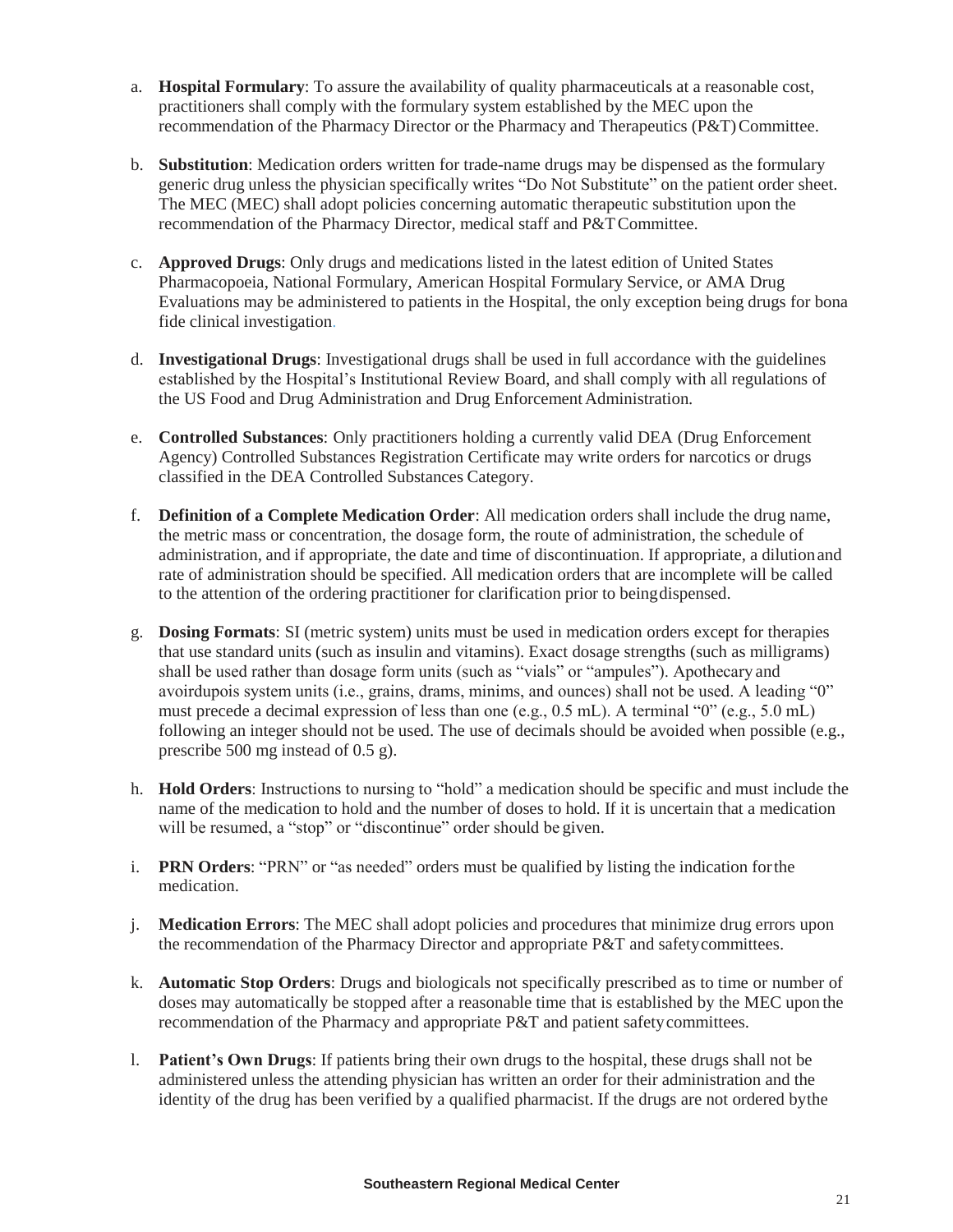attending physician, they shall be packaged, sealed, and returned to the patient at the time of his discharge from the hospital

- m. **Non-formulary Medications**: The Formulary System does not prevent any member of the Medical Staff from prescribing a non-formulary drug product if required in therapy of an individual patient. Non-formulary medications shall be ordered in compliance with the hospital medicationpolicies.
- n. **Addition of Medications to the Formulary:** New medications shall be added to the formulary through the process outlined in the hospital medication policies and approved by theMEC.

### **4.4.12 "Stat" and Critical Orders**

- a. "Stat" or "now" orders should only be used when the practitioner expects hospital personnel to discontinue all other tasks so that they may execute the order as soon as possible. "Stat" and "now" orders should be reserved for true emergency situations, and should not be used for the convenience of the practitioner. Inappropriate use of "stat" and "now" orders may be grounds for corrective action.
- b. Critical orders should be ordered and administered per hospital policy.

### **4.5 CONSULTATION**

- a. Any qualified practitioner with clinical privileges may be requested for consultation withinhis/her area of expertise. The attending physician is responsible for obtaining consultation whenever patients in his/her care require services that fall outside his/her scope of delineated clinical privileges. The attending physician will provide written authorization requesting the consultation, and permitting the consulting practitioner to attend or examine his/her patient. This request shall specify:
	- 1. the reason for the consultation;
	- 2. the urgency of the consultation (emergent within 1 hour; urgent—within 4 hours; today before midnight; or routine—within 24 hours); and
	- 3. whether the attending physician requests the consulting practitioner to only render an opinion, provide treatment in his or her area of specialty, or assume the role of attendingphysician.
- b. When an emergent, urgent or today consult is requested, after it is completed the consultant will call the person who requested the consult or the covering physician to discussrecommendations.
- c. Consults will be completed within 24 hours of the formal request unless a later time is agreed toby the consultant and the requesting practitioner.
- d. If a nurse has any reason to question the care provided to any patient, or believes that appropriate consultation is needed, the nurse will bring this concern to his/her manager to be addressedthrough the nursing chain of authority. All practitioners should be receptive to obtaining consultation when requested by patients, their families, and hospital personnel.
- e. When requesting emergent, urgent or today consults the requesting practitioner or designee will make direct contact with the consultant
- f. If the involved medical staff disagree regarding whether a consultation is needed and are unableto resolve the disagreement the consultation will occur.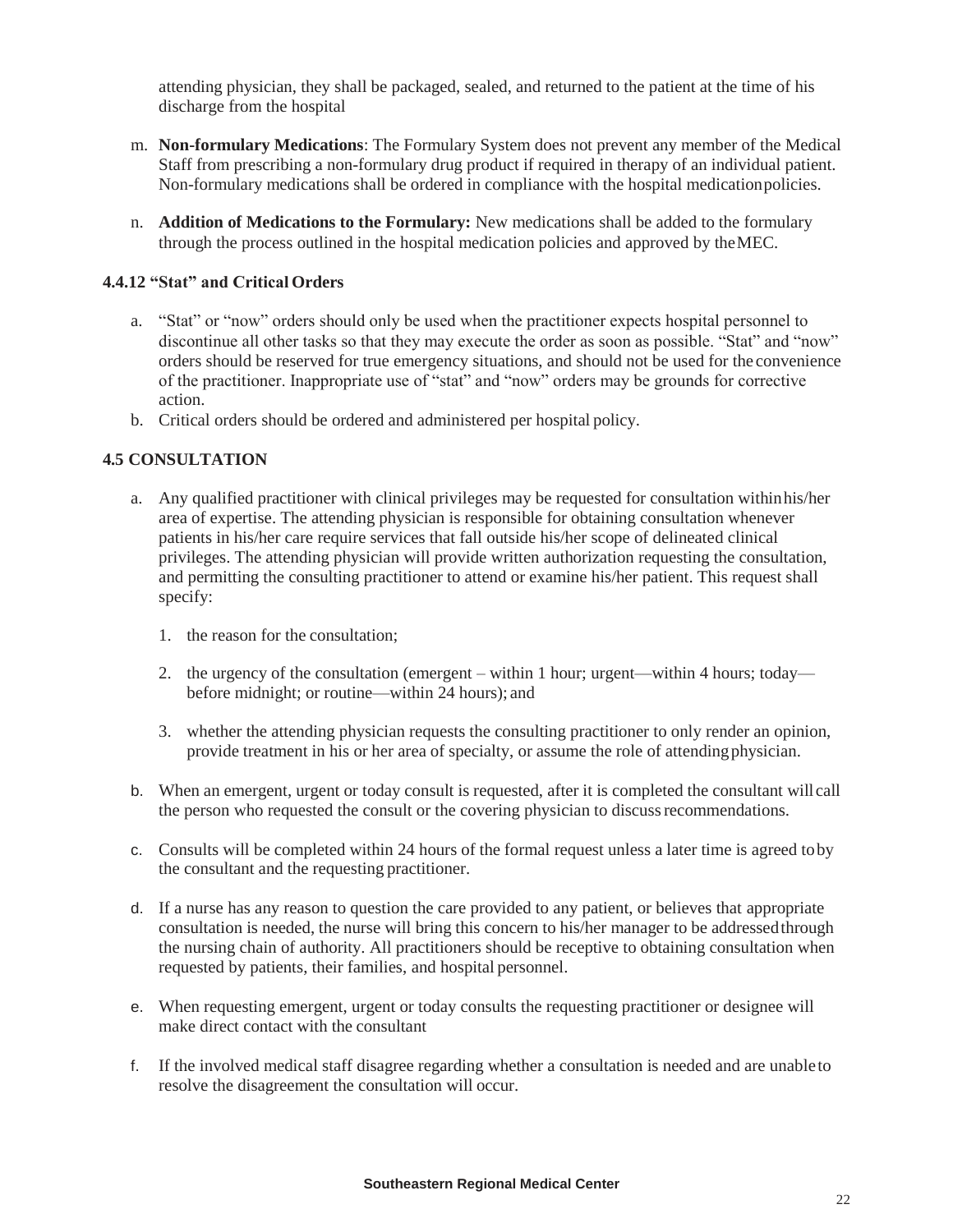g. The medical staff may establish further policies and procedures pertaining to consultation requirements, requests and reports.

## **4.6 CRITICAL CARE UNITS**

Critical care units are the Intensive Care Unit (ICU), the Intermediate Care Unit (IMU) and the Cardiovascular ICU (CVICU).

### **4.6.1 Critical Care Unit Privileges**

The privilege to admit patients to, and manage patients in, critical care units shall be specifically delineated. Decisions regarding the validity of admissions to, or discharge from the ICU and IMU will be made when needed through consultation with the Medical Director for Critical Care for the ICU and IMU and with the patient's attending physician.

### **4.6.2 Prompt Evaluation of Critical Care Patients**

Each patient admitted or transferred to a critical care unit shall be examined by a physician within four (4) hours of admission or transfer. Earlier examination may be required depending on the patient's condition.

### **4.6.3 Critical Care Services**

Certain services and procedures may be provided to patients only in critical care units. The MEC shall establish policies that specify which services may be provided only in a critical care unit.

### **4.7 DEATH IN HOSPITAL**

### **4.7.1 Pronouncing and Certifying the Cause of Death**

In the event of a hospital death, the deceased will be pronounced by the attending practitioner or his/her designee within a reasonable time per hospital policy as approved by the medical staff. . The attending physician or his/her designee is responsible for certifying the cause of death, and completing the Death Certificate in a timely manner.

### **4.7.2 Organ Procurement**

When death is imminent, physicians should assist the Hospital in making a referral to its designated organ procurement organization per hospital policy as approved by the medical staff.

## **4.8 AUTOPSY**

It is the duty of the attending physician or their designee to attempt to secure consent for an autopsy in all cases of unusual deaths, and in cases of medico legal or educational interest. Autopsies may be referred to other hospitals per hospital and medical staff policies.

## **4.9 SUPERVISION OF ADVANCED PRACTICEPROFESSIONALS**

### **4.9.1 Definition of Advanced PracticeProfessionals**

Advanced Practice Professionals, including, but not limited to, Clinical Psychologists, Advance Practice Registered Nurses, and Physician Assistants, are licensed or certified health care practitioners whose license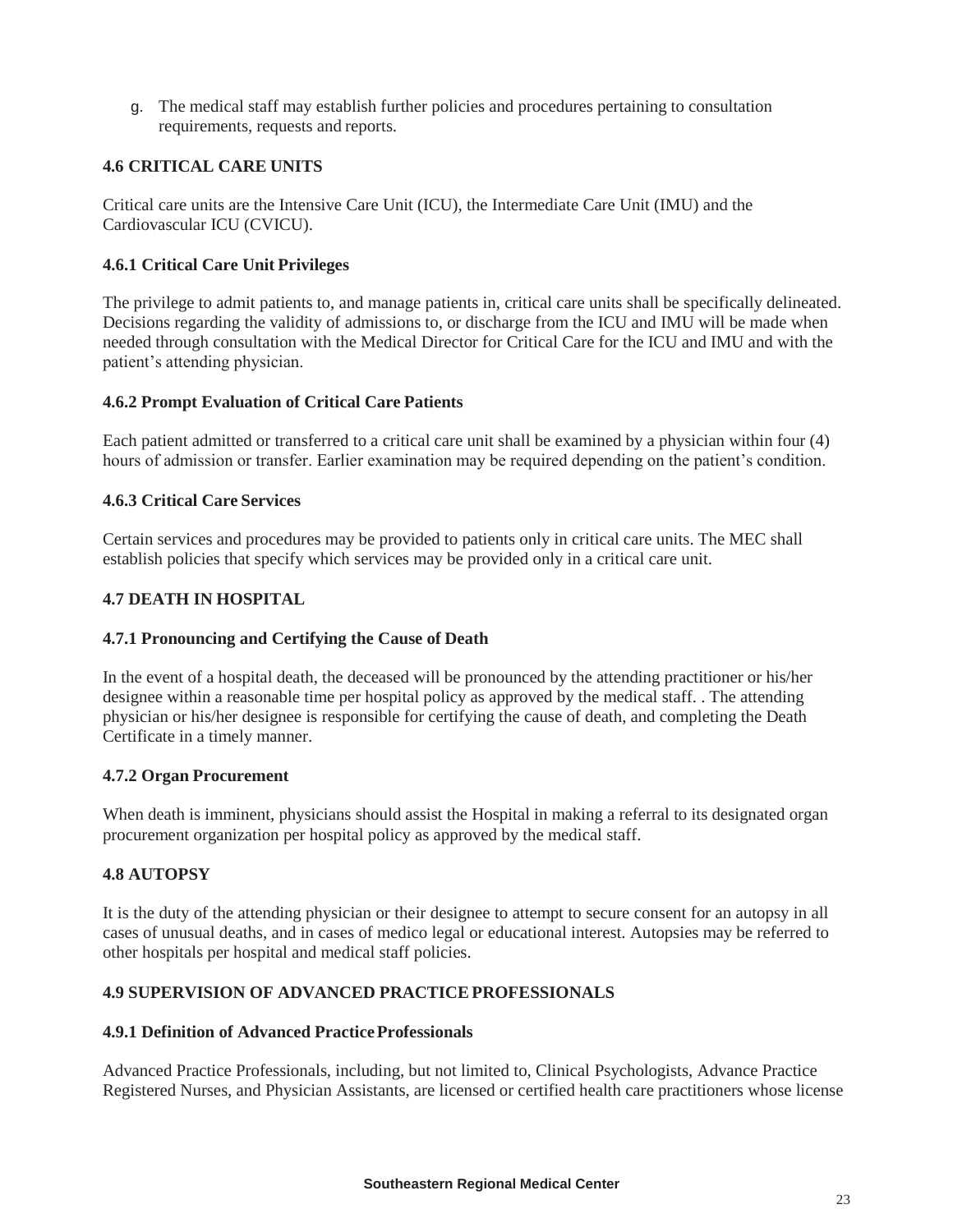or certification does not permit and/or the hospital does not authorize the independent exercise of clinical privileges. The qualification and prerogatives of Advanced Practice Professionals are defined in the Medical Staff Bylaws. Advanced Practice Professionals may provide patient care only under the supervision of a physician who is an appointee to the Medical Staff, and are not eligible for Medical Staff membership unless membership is allowed by the Medical Staff Bylaws.

### **4.9.2 Guidelines for Supervising Advanced Practice Professionals**

- a. The physician is responsible for managing the health care of patients in allsettings.
- b. Health care services delivered by physicians and by Advanced Practice Professionals under their supervision must be within the scope of each practitioner's authorized practice, as defined bystate law and allowed by the hospital and medical staff.
- c. The physician is ultimately responsible for coordinating and managing the care of patients and,with the appropriate input of the Advanced Practice Professional, ensuring the quality of health care provided to patients.
- d. The physician is responsible for the supervision of the Advanced Practice Professional in all settings.
- e. The role of the Advanced Practice Professional in the delivery of care shall be defined through mutually agreed upon Scope of Practice Guidelines that are developed by the physician and the Advanced Practice Professional.
- f. The physician must be available for consultation with the Advanced Practice Professional at all times, either in person or through telecommunication systems or othermeans.
- g. The extent of the involvement by the Advanced Practice Professional in the assessment and implementation of treatment will depend on the complexity and acuity of the patient's condition and the training, experience, and preparation of the Advanced Practice Professional, as adjudged by the physician.
- h. Patients should be made clearly aware at all times whether they are being cared for by a physician or an Advanced Practice Professional.
- i. The physician and Advanced Practice Professional together should review all delegated patient services on a regular basis, as well as the mutually agreed upon Scope of PracticeGuidelines.
- j. The supervising physician is responsible for clarifying and familiarizing the Advanced Practice Professional with his or her supervising methods and style of delegating patient care.
- k. Each Advanced Practice Professional must document the identity of their supervising or collaborating physician and one or more alternate supervising physician.

### **4.9.4 Collaborative Practice Agreements**

Each Advanced Practice Professional must have on file in the Medical Staff Office written Supervision Agreement, if applicable, that describes all health care-related tasks which may be performed by the Advanced Practice Professional. This document must be signed by the Advanced Practice Professional, the supervising physician, and all alternate supervising physicians. The Supervision Agreement shall be submitted to the Credentials Committee and the MEC for approval before the Advanced Practice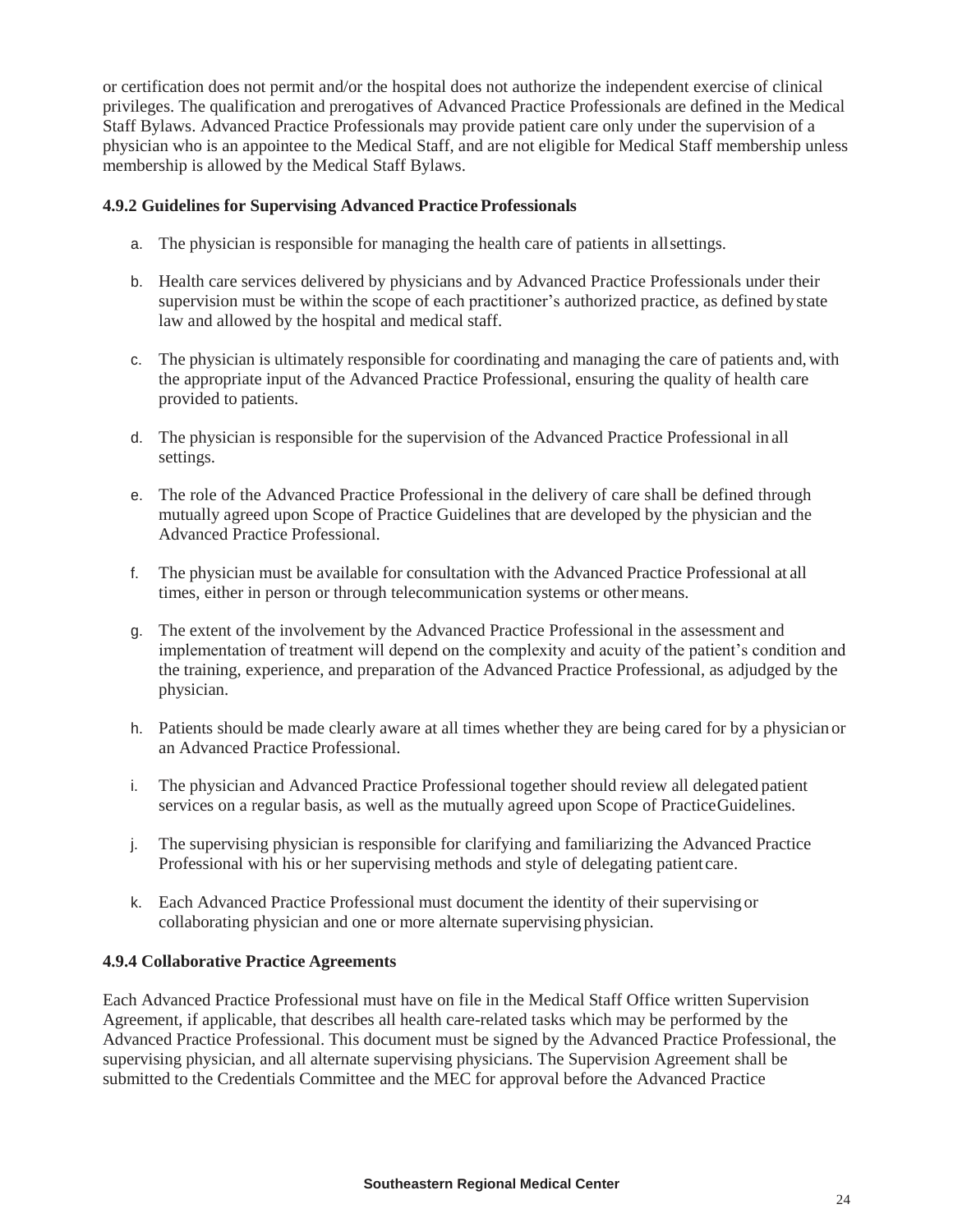Professional can provide services to patients at the Hospital. The Supervision Agreement, if applicable, must include:

- a. the name, license number and addresses of all supervisingphysicians;
- b. the name and practice address of the Advanced Practice Professional;
- c. the date the guidelines of the Supervision Agreement were developed and dates they were reviewed and amended;
- d. medical conditions for which therapies may be initiated, continued, ormodified;
- e. treatments that may be initiated, continued, or modified;
- f. drug therapies, if any, that may be prescribed with drug-specific classifications;and
- g. situations that require direct evaluation by or immediate referral to the supervisingphysician.

### **4.9.5 Supervising Physician**

An APP may provide services to patients when the supervising physician is more than sixty (60) minutes travel time from the hospital if a backup supervising physician has been assigned and is confirmed to be within sixty (60) minutes travel time. Exceptions to this policy may be approved by the Medical Executive Committee (MEC).

A Medical Staff appointee who fails to fulfill the responsibilities defined in this section and/or in a sponsorship agreement for the supervision of an Advanced Practice Professional or other dependent health care professional shall be subject to appropriate corrective action as provided in the Medical Staff Bylaws.

### **4.9.6 Medical Record Documentation**

Advanced Practice Professionals may enter progress notes and write orders within the scope of their written Supervision Agreement.

## **4.9.7 Other Limitations on Advanced Practice Professionals**

An Advanced Practice Professional may not:

- a. provide a service which is not listed and approved in the Supervision Agreement on file in the Medical Staff Office;
- b. prescribe drugs, medication, or devices not specifically authorized by the supervising physician and documented in the Supervision Agreement; and
- c. provide a medical service that exceeds the clinical privileges granted to the supervisingphysician.

### **4.10 INFECTION CONTROL**

All practitioners are responsible for complying with Infection Prevention policies and procedures in the performance of their duties. The admitting practitioner shall be responsible for providing the hospital with such information concerning the patient as may be necessary to protect the patient, other patients or hospital personnel from infection, disease, or other harm**.**

## **4.11 CLINICAL PRACTICE GUIDELINES**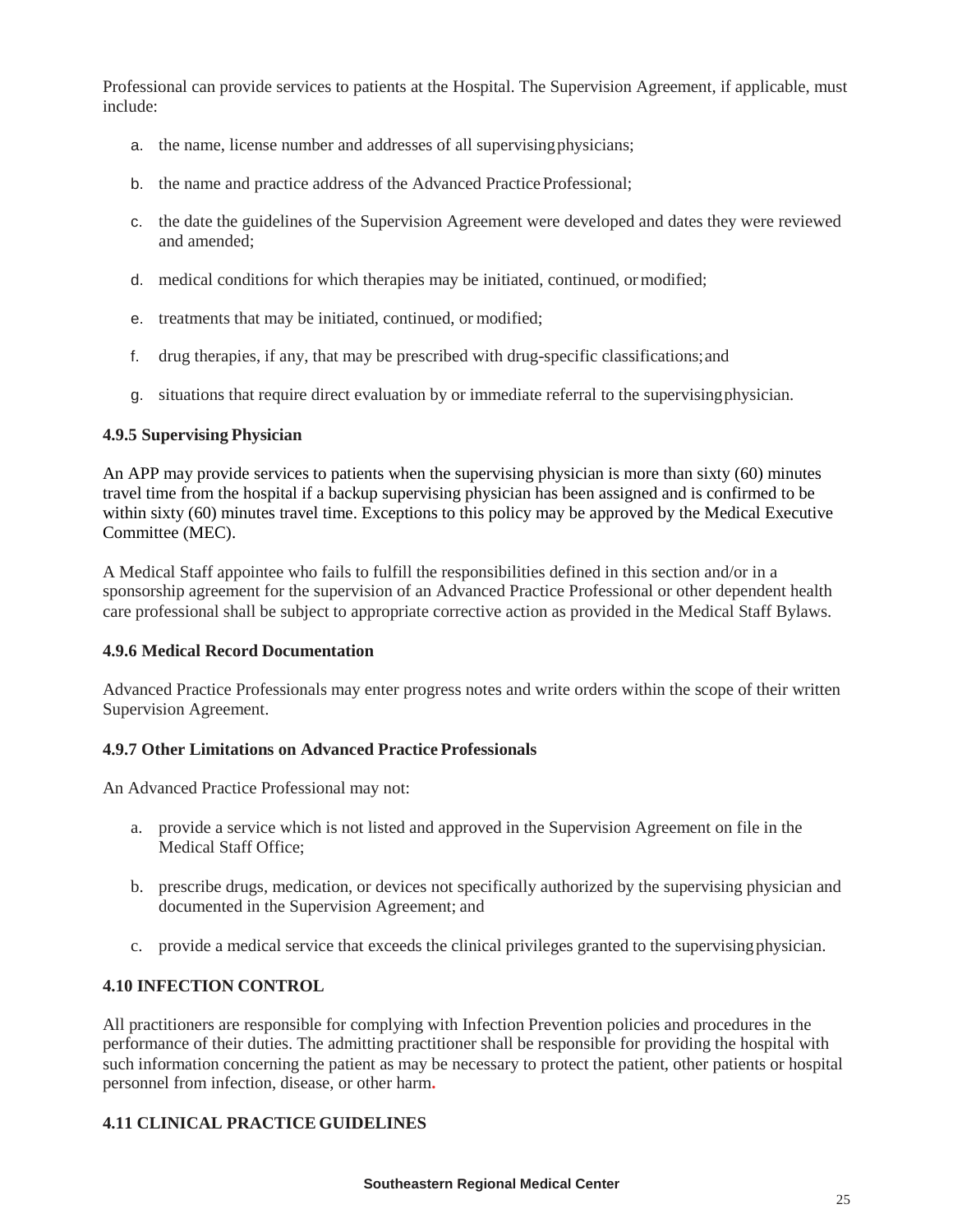Clinical practice guidelines provide a means to improve quality, and enhance the appropriate utilization and value of health care services. Clinical practice guidelines assist practitioners and patients in making clinical decisions on prevention, diagnosis, treatment, and management of selected conditions. The MEC may adopt and require use of evidenced-based clinical practice guidelines upon the recommendation of multidisciplinary groups composed of Medical Staff leaders, senior administrative personnel, and those health care providers who are expected to implement the guidelines.

# **4.12 COMMITTEEPARTICIPATION**

The medical staff shall participate in hospital and medical staff committees as necessary to fulfill those medical staff functions as stated in the Medical Staff Bylaws and required by regulatory agencies. The MEC may commission or decommission medical staff committees as needed to fulfill these functions. The President of the Medical Staff will appoint medical staff members to hospital and medical staff committees in consultation with appropriate medical staff members, unless otherwise allowed in the Medical Staff Bylaws, Rules and Regulations or MEC approved medical staff policies. The medical staff and the hospital may further define the composition and responsibilities of committees and may adjust the names of committees. Committee participation includes, but is not limited to, the following committees:

## **Cancer Committee**

Composition: The Cancer Committee shall be multidisciplinary hospital committee with required members as appropriate to the institution to maintain certification by the American College of Surgeons Commission on Cancer as a Community Hospital Cancer Program.

Responsibilities: The committee provides program leadership with duties as described in the Standards of the Commission on Cancer.

### **Pharmacy and Therapeutics Committee**

Composition: The Pharmacy and Therapeutics Committee shall be a hospital committee and shall consist of at least four (4) members of the medical staff.

Responsibilities: The committee shall be responsible for pharmacy and medication functions outlined in Part IV of the Medical Staff Bylaws.

### **Infection Control Committee**

Composition: The Infection Control Committee shall be a hospital committee and shall consist of at least four (4) members of the medical staff, one of whom is a pathologist

Responsibilities: The committee shall be responsible for those functions pertaining to infection control outlined in Part IV of the Medical Staff Bylaws.

## **Bylaws Committee**

Composition: The Bylaws Committee shall be a medical staff committee and shall consist of at least five (5) members of the medical staff, two of whom shall be past presidents and President-elect of the Medical Staff. This committee will be a medical staff ad hoc committee.

Responsibilities: The committee shall be responsible for the Bylaws functions described in Part IV of the Bylaws.

### **Critical Care Committee**

Composition: The Critical Care Committee shall be a multi-disciplinary hospital committee and shall consist of at least three (3) members of the medical staff.

Responsibilities: The committee has the responsibility for overseeing the care provided in the Critical Care Units. The committee will review the general treatment of individual cases, will develop critical care unit policies, procedures and processes and recommend equipment and medications for use in critical care units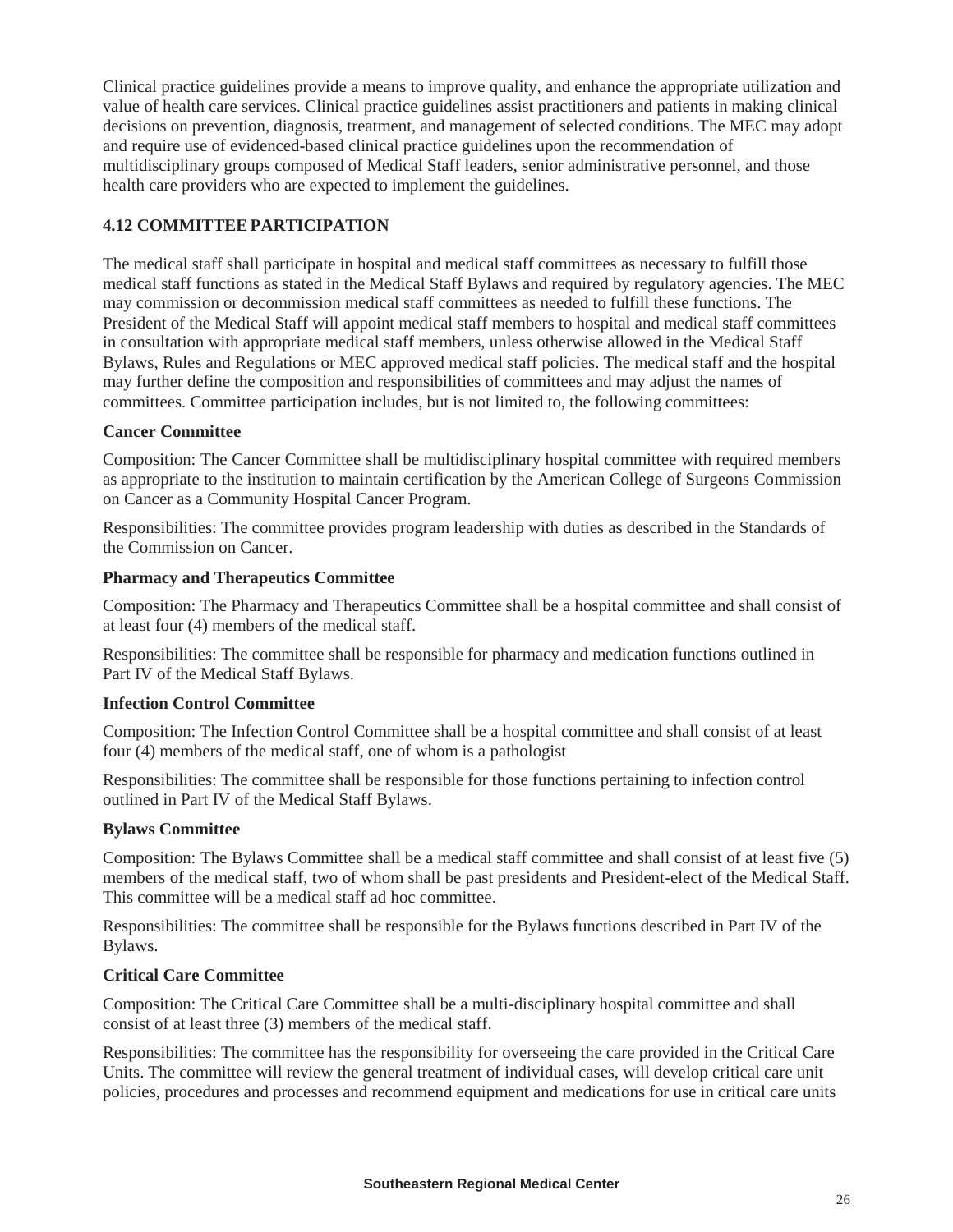### **Medical Records Committee**

Composition: The Medical Records Committee shall be a hospital committee and shall consist of at least one (1) representative from the medical staff.

Responsibilities: The committee shall be responsible for those medical records functions and Health Information Management functions described in Part IV in the Medical Staff Bylaws.

### **Surgical Services Committee**

Composition: The Surgical Services Committee shall be a hospital committee and shall consist of at least three (3) members of the medical staff.

Responsibilities: The committee has the responsibility of reviewing, developing and implementing operating room procedures, policies and processes; updating operating room policies; and considering issues that pertain to the operating room

### **Emergency Services Committee**

Composition: The Emergency Services Committee shall be a multidisciplinary hospital committee and shall consist of the Director of Critical Care Services and at least one (1) representative from each of the Departments of Medicine and Surgery, the Emergency Services Division, Patient care Services, and medical center management.

Responsibilities: This committee has the responsibility of reviewing, developing and implementing Emergency Department procedures, policies and processes, recommending equipment and medications for use in the Emergency Department, updating Emergency Department policies and considering issues that pertain to the Emergency Department. It also is responsible for those emergency preparedness functions described in Part IV of the Bylaws.

### **Medical Ethics Committee**

Composition: The Medical Ethics Committee shall be a hospital committee and shall consist of at least three (3) members of the medical staff.

Responsibilities/Purpose: This committee shall be responsible for those biomedical ethics functions described in Part IV of the Medical Staff Bylaws.

## **Practitioner Health Committee**

Composition: The Practitioner Health Committee shall be a medical staff committee and shall consist of at least three (3) members of the active medical staff, one from each department and a member of the psychiatry division.

Responsibilities: This committee shall be responsible for those practitioner health functions described in Part IV of the Medical Staff Bylaws.

### **Utilization Management Committee**

Composition: The Utilization Management Committee shall be a hospital committee unless otherwise required by regulatory bodies and shall consist of at least two (2) members of the medical staff.

Responsibilities: This committee shall be responsible for the utilization management functions described in Part IV of the Medical Staff Bylaws.

## **ARTICLE V PATIENT RIGHTS**

## **5.1 PATIENT RIGHTS**

All practitioners shall respect the patient rights as delineated in Hospital policy.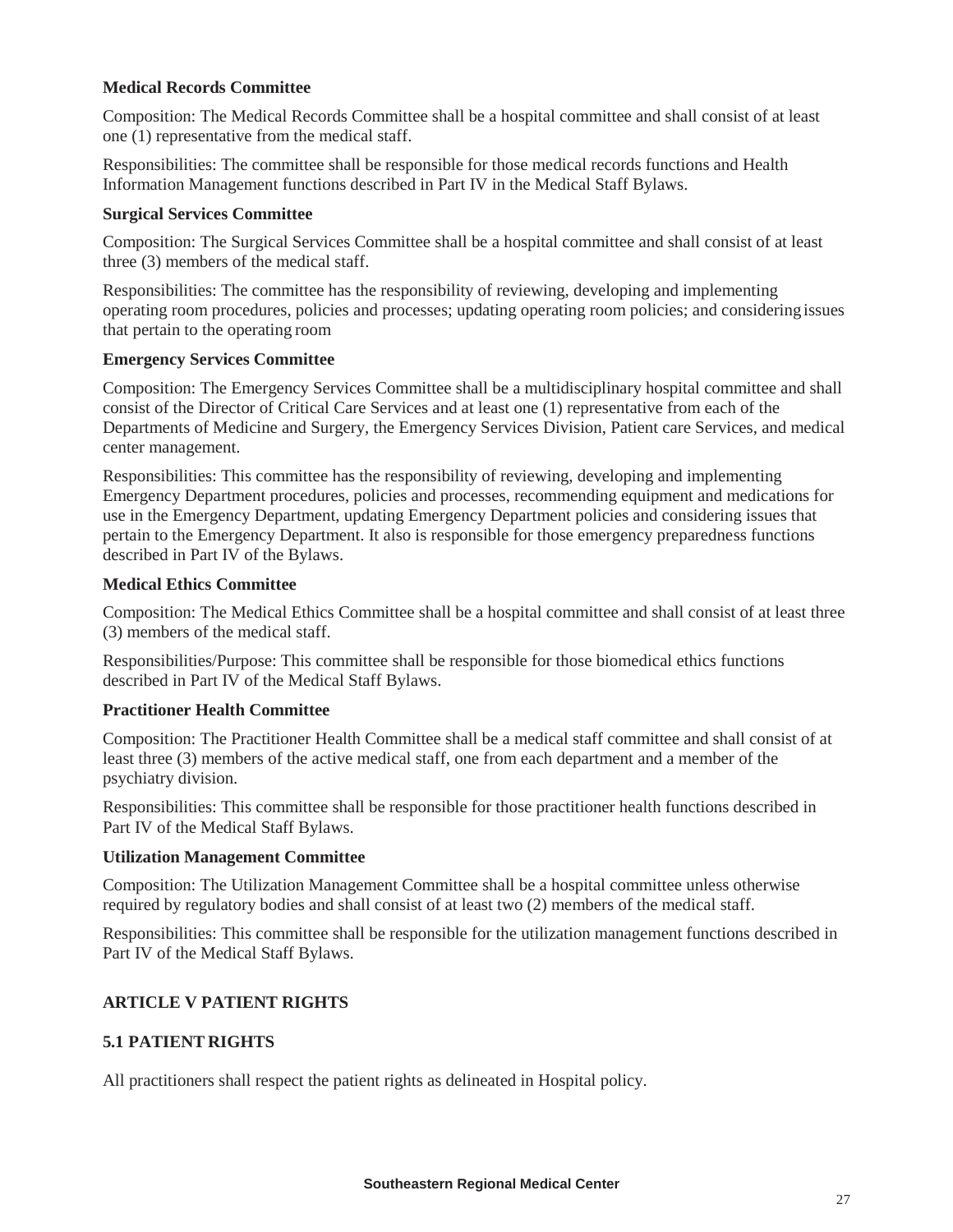### **5.2 INFORMED CONSENT**

The patient's right of self-decision can be effectively exercised only if the patient possesses enough information to enable an intelligent choice. The patient should make his or her own determination regarding medical treatment. The practitioner's obligation is to present the medical facts accurately to the patient, or the patient's surrogate decision-maker, and to make recommendations for management in accordance with good medical practice. The practitioner has an ethical obligation to help the patient make choices from among the therapeutic alternatives consistent with good medical practice. Informed consent is a process of communication between a patient and the practitioner that results in the patient's authorization or agreement to undergo a specific medical intervention. Informed consent should follow Medical Staff and Hospital policy.

### **5.3 WITHDRAWING AND WITHHOLDING LIFE SUSTAININGTREATMENT**

Hospital and Medical Staff policies on withdrawing and withholding life sustaining medical treatment delineate the responsibilities, procedure, and documentation that must occur when withdrawing or withholding life-sustaining treatment.

### **5.4 DO-NOT-RESUSCITATE ORDERS**

The Hospital and Medical Staff policies on 'Do Not Resuscitate' delineate the responsibilities, procedure, and documentation that must occur when initiating or cancelling a Do Not Resuscitate order.

### **5.5 DISCLOSURE OF UNANTICIPATED OUTCOMES**

The Hospital and Medical Staff policies on 'Disclosure of Unanticipated Outcomes' delineate the responsibilities, procedure, and documentation that must occur when an unanticipated outcome does occur.

### **5.6 RESTRAINTS AND SECLUSION**

The Hospital and Medical Staff policies on restraints and seclusion delineate the responsibilities, procedure, and documentation that must occur when ordering restraints or seclusion.

### **5.7 ADVANCE DIRECTIVES**

The Hospital and Medical Staff policies on advance directives delineate the responsibilities, procedure, and documentation that must occur regarding Advance Directives.

### **5.8 INVESTIGATIONALSTUDIES**

Investigational studies and clinical trials conducted at the Hospital must be approved in advance by the Institutional Review Board. When patients are asked to participate in investigational studies, Hospital and Medical Staff policy should be followed.

### **ARTICLE VI**

### **SURGICAL CARE**

### **6.1 SURGICALPRIVILEGES**

Members of the Medical Staff and other appropriately privileged practitioners may perform surgical or other invasive procedures in the surgical suite or other locations within the Hospital as approved by the MEC.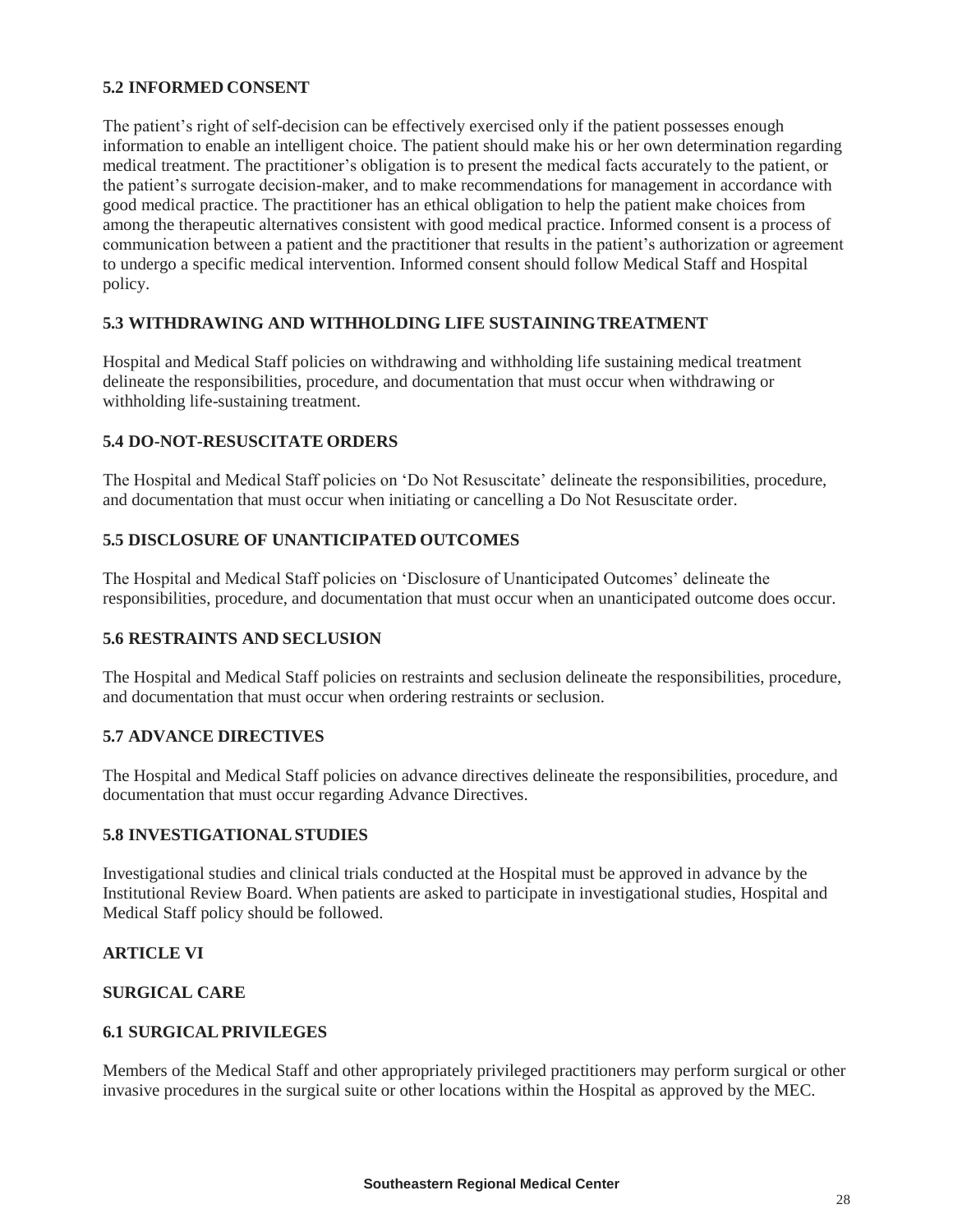Surgical privileges will be delineated for all practitioners performing surgery in accordance with the competencies of each practitioner. The Medical Staff Office will maintain a roster of practitioners specifying the surgical privileges held by each practitioner.

# **6.2 SURGICAL POLICIES AND PROCEDURES**

All practitioners shall comply with the Medical Staff and Hospital surgical policies and procedures. These policies and procedures will cover the following: procedures for scheduling surgical and invasive procedures (including priority, loss of priority, change of schedule, and information necessary to make reservations); emergency procedures; requirements prior to anesthesia and operation; outpatient procedures; care and transport of patients; use of operating rooms; contaminated areas; conductivity and environmental control; and radiation safety procedures.

### **6.3 ANESTHESIA**

Moderate or deep sedation and anesthesia may only be provided by qualified practitioners who have been granted clinical privileges to perform these services per medical staff policy. The anesthesiologist/anesthetist will maintain a complete anesthesia record (to include evidence of pre-anesthetic evaluation and postanesthetic follow-up) of the patient's condition for each patient receiving deep sedation and anesthesia. The practitioner responsible for the ordering the administration of moderate sedation will document a presedation evaluation and post-sedation follow-up examination.

### **6.4 TISSUE SPECIMENS**

Specimens removed during the operation will be sent to the Hospital pathologist who will make such examination as may be considered necessary to obtain a tissue diagnosis. Certain specimens, as defined in pathology policy, are exempt from pathology examination. The pathologist's report will be made a part of the patient's medical record.

## **6.5 VERIFICATION OF CORRECT PATIENT, SITE, ANDPROCEDURE**

The physician/surgeon has the primary responsibility for verification of the patient, surgical site, and procedure to be performed. Patients requiring a procedure or surgical intervention will be identified by an ID wrist band with the patient's name and a second identifier as chosen by the hospital. The Hospital policy on 'Universal Protocol' shall be followed.

## **ARTICLE VII**

### **RULES OF CONDUCT**

### **7.1 DISRUPTIVE BEHAVIOR**

Members of the Medical Staff are expected to conduct themselves in a professional and cooperative manner in the Hospital. Disruptive behavior is behavior that is disruptive to the operations of the Hospital or could compromise the quality of patient care, either directly or by disrupting the ability of other professionals to provide quality patient care. Disruptive behavior includes, but is not limited to, behavior that interferes with the provision of quality patient care; intimidates professional staff; creates an environment of fear or distrust; or degrades teamwork, communication, or morale. The Medical Staff and Hospital policy on medical staff professional conduct shall be followed.

## **7.2 REPORTING IMPAIRED PRACTITIONERS**